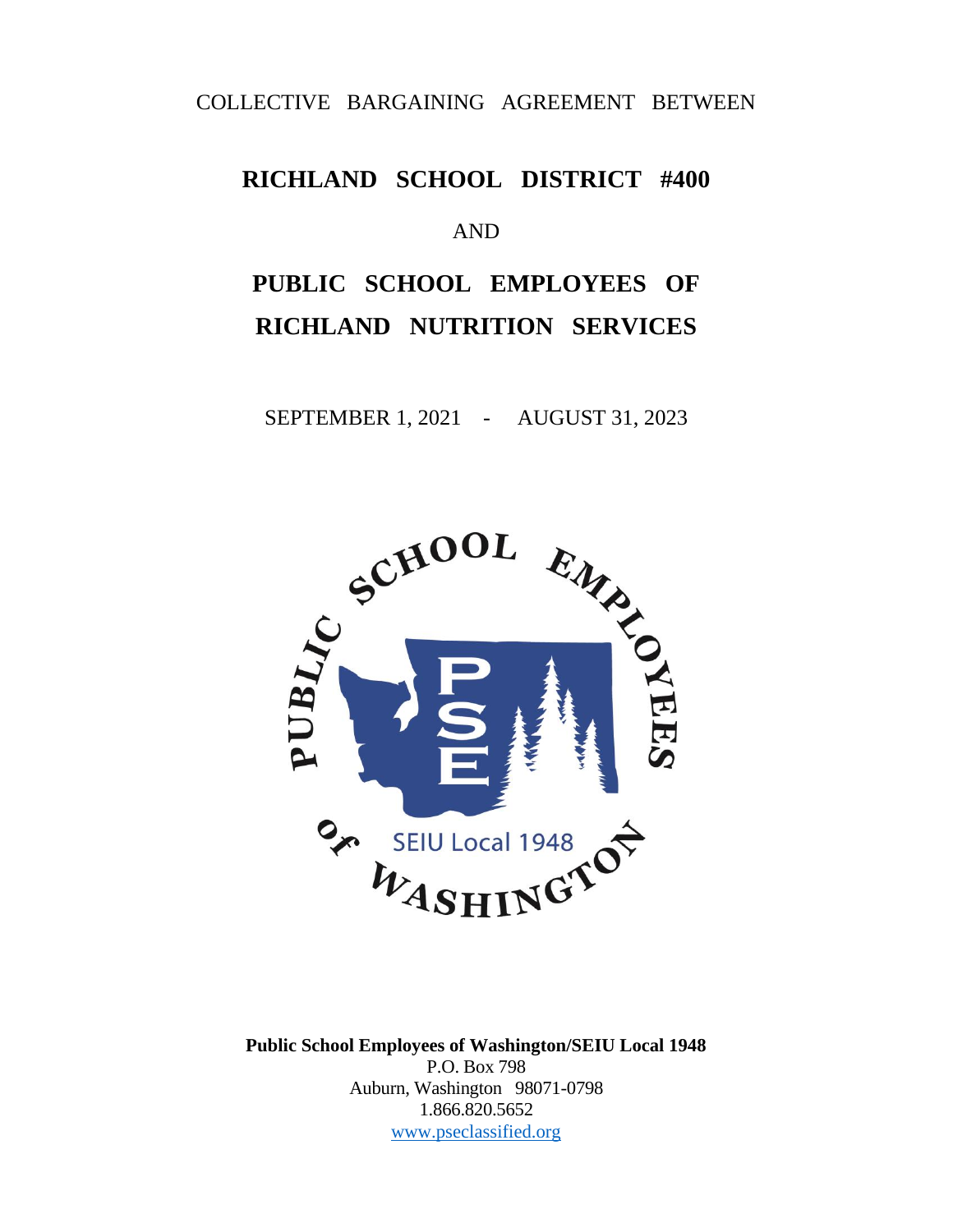#### **TABLE OF CONTENTS**

| <b>PREAMBLE</b>     |                                                      | $\mathbf{1}$   |
|---------------------|------------------------------------------------------|----------------|
| <b>ARTICLE I</b>    | RECOGNITION AND COVERAGE OF AGREEMENT                | $\mathbf{1}$   |
| <b>ARTICLE II</b>   | RIGHTS OF THE EMPLOYER                               | $\overline{2}$ |
| <b>ARTICLE III</b>  | RIGHTS OF THE EMPLOYEES                              | 3              |
| <b>ARTICLE IV</b>   | RIGHTS OF THE ASSOCIATION                            | $\overline{4}$ |
| <b>ARTICLE V</b>    | APPROPRIATE MATTERS FOR CONSULTATION AND NEGOTIATION | 6              |
| <b>ARTICLE VI</b>   | <b>ASSOCIATION BUSINESS</b>                          | 6              |
| <b>ARTICLE VII</b>  | HOURS OF WORK AND OVERTIME                           | $\overline{7}$ |
| <b>ARTICLE VIII</b> | <b>HOLIDAYS</b>                                      | 10             |
| <b>ARTICLE IX</b>   | <b>LEAVES</b>                                        | 11             |
| <b>ARTICLE X</b>    | <b>SENIORITY</b>                                     | 16             |
| <b>ARTICLE XI</b>   | DISCIPLINE AND DISCHARGE OF EMPLOYEES                | 18             |
| <b>ARTICLE XII</b>  | INSURANCE AND RETIREMENT                             | 18             |
| <b>ARTICLE XIII</b> | <b>EDUCATIONAL CREDITS</b>                           | 19             |
| <b>ARTICLE XIV</b>  | ASSOCIATION MEMBERSHIP AND DUES DEDUCTION            | 20             |
| <b>ARTICLE XV</b>   | <b>GRIEVANCE PROCEDURE</b>                           | 22             |
| <b>ARTICLE XVI</b>  | SALARIES AND EMPLOYEE COMPENSATION                   | 23             |
|                     | ARTICLE XVII TERM AND SEPARABILITY OF PROVISIONS     | 24             |
| SIGNATURE PAGE      |                                                      | 25             |
| <b>SCHEDULE A</b>   | $2021 - 2022$                                        | 26             |
|                     | TIME ADJUSTMENT REQUEST/NOTIFICATION FORM            | 27             |

Page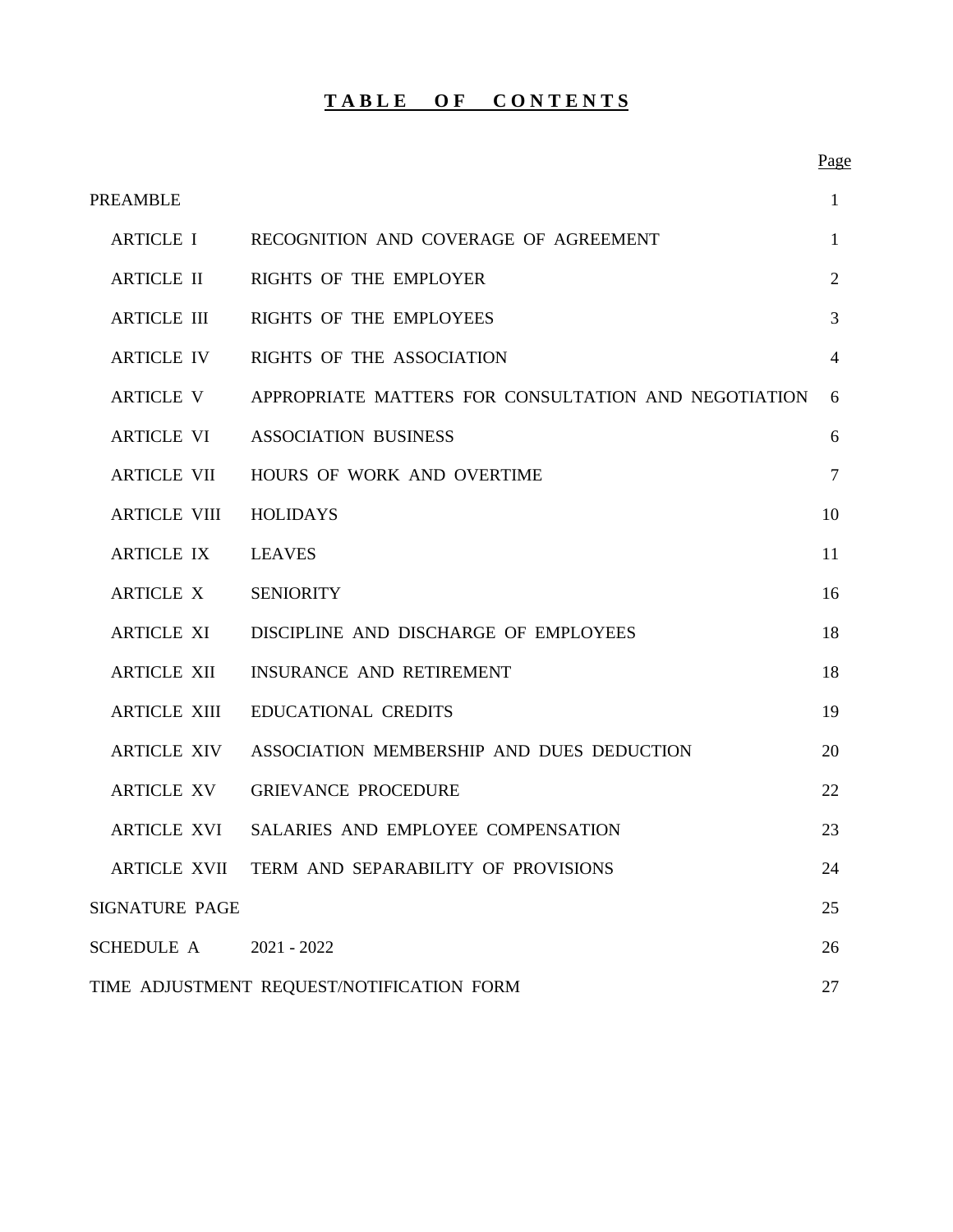| $\overline{1}$                     | <b>PREAMBLE</b>                                                                                                                                                                                                                                                                                                                                                                                               |
|------------------------------------|---------------------------------------------------------------------------------------------------------------------------------------------------------------------------------------------------------------------------------------------------------------------------------------------------------------------------------------------------------------------------------------------------------------|
| 2<br>3<br>$\overline{4}$<br>5<br>6 | This Agreement is made and entered into between Richland School District Number 400<br>(hereinafter "District") and Richland Nutrition Services, an affiliate of Public School Employees of<br>Washington/SEIU Local 1948 (hereinafter "Association").                                                                                                                                                        |
| $\tau$<br>8<br>9<br>10<br>11       | In accordance with the provisions of the Public Employees Collective Bargaining Act and regulations<br>promulgated pursuant thereto, and in consideration of the mutual covenants contained therein, the<br>parties agree as follows:                                                                                                                                                                         |
| 12<br>13                           | ARTICLE I                                                                                                                                                                                                                                                                                                                                                                                                     |
| 14                                 |                                                                                                                                                                                                                                                                                                                                                                                                               |
| 15<br>16                           | RECOGNITION AND COVERAGE OF AGREEMENT                                                                                                                                                                                                                                                                                                                                                                         |
| 17<br>18<br>19<br>20<br>21         | Section 1.1.<br>The District hereby recognizes the Association as the exclusive representative for all employees in the<br>bargaining unit described in Section 1.3 below, and the Association recognizes the responsibility of<br>representing the interests of all such employees.                                                                                                                          |
| 22<br>23<br>24<br>25<br>26         | Section 1.2.<br>Nothing contained therein shall be construed to include in the bargaining unit any person whose duties<br>necessarily imply a confidential relationship to the Board of Directors or Superintendent of the District<br>pursuant to RCW 41.56.030 (2).                                                                                                                                         |
| 27<br>28<br>29                     | Section 1.3.<br>The bargaining unit to which this Agreement is applicable includes all classified employees in the<br>Nutrition Services Department. Excluded: Nutrition Services Director.                                                                                                                                                                                                                   |
| 30<br>31<br>32<br>33<br>34         | Section 1.3.1. Definitions.<br>1. Workdays - defines the days included in the contract year for Nutrition Services, including<br>summer.                                                                                                                                                                                                                                                                      |
| 35<br>36                           | Calendar Days - defines the universally recognized calendar of months and days.<br>2.                                                                                                                                                                                                                                                                                                                         |
| 37<br>38                           | Business Days - defines the days the RSD Administrative Offices are open for business.<br>3.                                                                                                                                                                                                                                                                                                                  |
| 39<br>40<br>41<br>42<br>43<br>44   | Substitute Classified Employee - Substitute employees doing bargaining unit work who<br>4.<br>work more than one-sixth (30 cumulative days $= 1/6$ th of the school year) of the normal<br>academic year in any twelve (12) month period and continue to be available for work, shall<br>receive ninety percent (90%) of the FS Worker II rate as shown on Schedule A and shall<br>receive no other benefits. |
| 45<br>46<br>47<br>48               | Temporary Position - is a bargaining unit position that is projected to be at least thirty (30)<br>5.<br>workdays and continue for ninety (90) workdays or less and is due to an increase in<br>workload or special projects. If the position requires an extension beyond the ninety (90)<br>days described above, the parties shall meet and confer with regard to the position being re-                   |

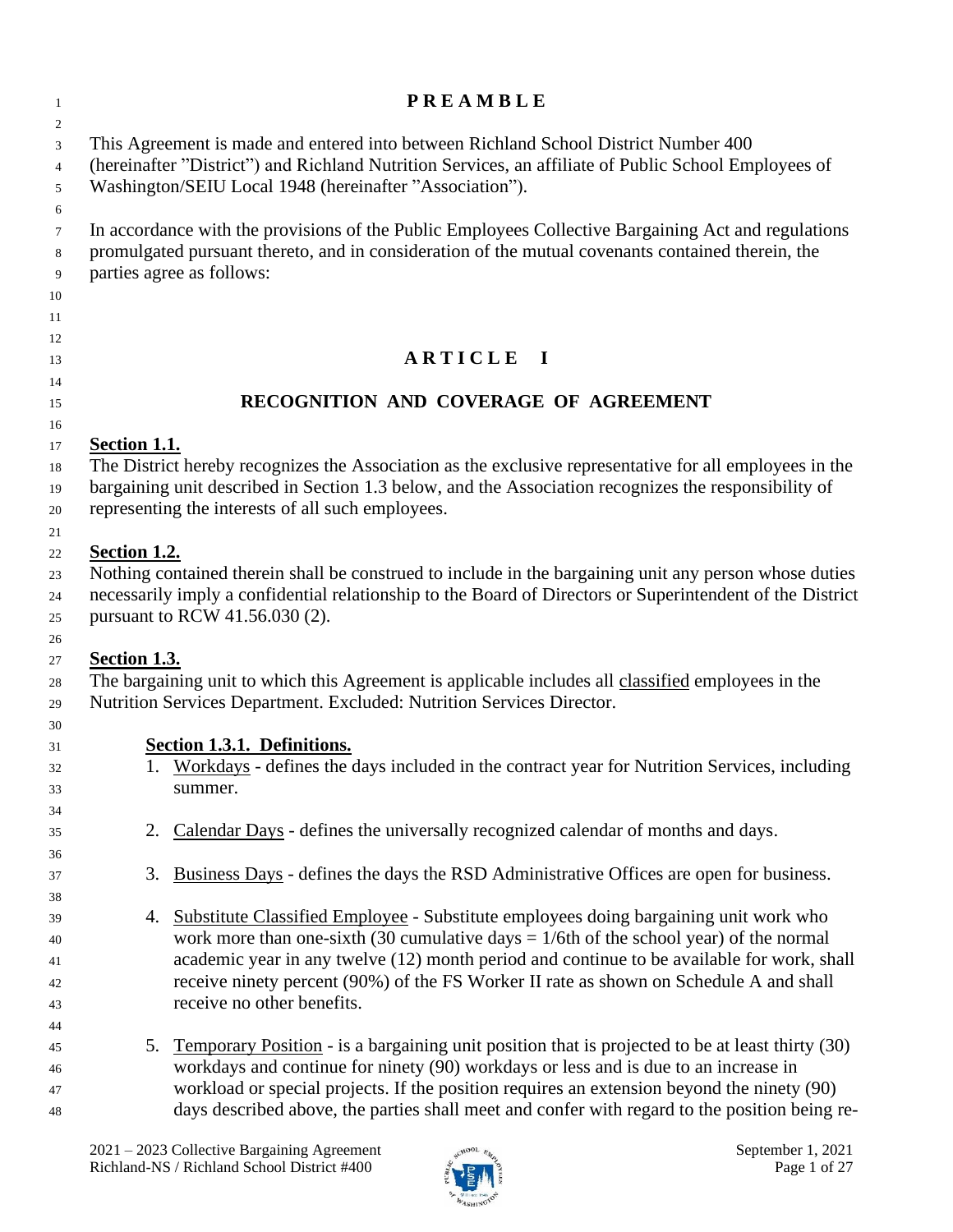posted as continuing and seniority applied on the ninety-first  $(91<sup>st</sup>)$  day. Current employees can fill these positions only when it results in an increase of pay (level) or hours and shall be returned to their permanent positions upon completion of a Temporary Position. In the event a regular classified employee is awarded the temporary position, their position shall be filled with a substitute for the duration of the temporary position. Temporary Positions shall be posted only if projected to last more than thirty (30) workdays. 6. Replacement Employee - is an employee who fills a position created by an employee on a leave of absence for a minimum of ninety (90) workdays. A. The Association Leadership shall be notified of replacement positions prior to posting. B. Replacement employees shall be eligible for benefits as per Section 12.2. C. Current employees in replacement positions shall retain and accrue benefits. D. Current employees who take Replacement Positions will be returned to their previously held position at the conclusion of the leave. E. Seniority will be applied to the replacement employee. F. Newly hired replacement employees will be placed in lay-off status when the employee on leave returns to their position according to the current collective bargaining agreement. **Section 1.4.** All cashiering and Nutrition Services food preparation/serving work shall be assigned exclusively to positions in this bargaining unit. This does not preclude use of student volunteers at present levels. **A R T I C L E I I RIGHTS OF THE EMPLOYER Section 2.1.** It is agreed that the customary and usual rights, powers, functions, and authority of management are vested in management officials of the District and its delegated representatives. Included in these rights in accordance with and subject to applicable laws, regulations, and the provisions of this Agreement, is the right to hire, promote, demote, retain, transfer, and assign employees in positions; the right to suspend, discharge, demote, or take other disciplinary action against employees; and the right to release employees from duties because of lack of work or for other legitimate reasons. The District shall retain the right to maintain efficiency of the District operation by determining the methods, the means and the personnel by which operations undertaken by the employees in the unit are to be conducted. **Section 2.2.** The right to make reasonable rules and regulations shall be considered acknowledged functions of the District. All rules and regulations relating to Personnel Policies, procedures, and practices, and matters of working conditions shall be in accord with this Agreement.

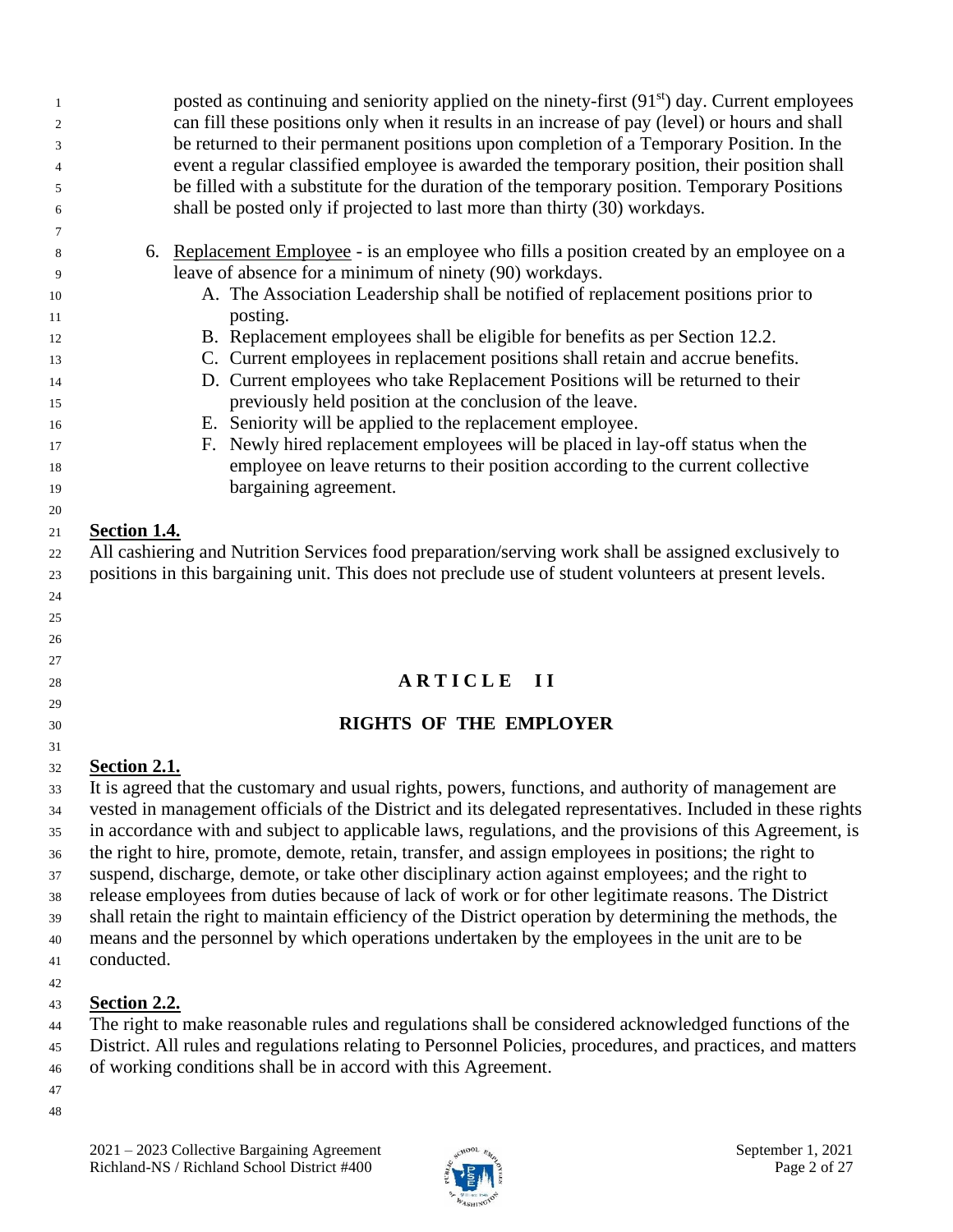| 1        | ARTICLE III                                                                                                                                                                                                            |
|----------|------------------------------------------------------------------------------------------------------------------------------------------------------------------------------------------------------------------------|
| 2        |                                                                                                                                                                                                                        |
| 3        | <b>RIGHTS OF THE EMPLOYEES</b>                                                                                                                                                                                         |
| 4        |                                                                                                                                                                                                                        |
| 5        | <b>Section 3.1.</b>                                                                                                                                                                                                    |
| 6        | It is agreed that the employees in the unit defined herein shall have and shall be protected in the                                                                                                                    |
| $\tau$   | exercise of the rights, freely and without fear of penalty or reprisal, to join and assist the Association.                                                                                                            |
| 8        | The District and the Association will not, directly, or indirectly, interfere with, restrain, coerce, or<br>discriminate against any employee in the exercise of these rights.                                         |
| 9<br>10  |                                                                                                                                                                                                                        |
| 11       | Section 3.2.                                                                                                                                                                                                           |
| 12       | Each employee shall have the right to bring matters of concern of the membership to the attention of                                                                                                                   |
| 13       | appropriate Association representatives and/or appropriate officials of the District.                                                                                                                                  |
| 14       |                                                                                                                                                                                                                        |
| 15       | <b>Section 3.3.</b>                                                                                                                                                                                                    |
| 16       | Employees subject to this Agreement have the right to have Association representatives or other                                                                                                                        |
| 17       | persons present at discussions between themselves and the supervisors or other representatives of the                                                                                                                  |
| 18       | District as hereinafter provided.                                                                                                                                                                                      |
| 19<br>20 | Section 3.4.                                                                                                                                                                                                           |
| 21       | Neither the District nor the Association shall discriminate against any employee subject to this                                                                                                                       |
| 22       | Agreement on the basis of race, creed, color, sex, religion, age, or marital status or because of a                                                                                                                    |
| 23       | physical handicap with respect to a position, the duties of which may be performed efficiently by an                                                                                                                   |
| 24       | individual and without danger to the health or safety of the physically handicapped person or others.                                                                                                                  |
| 25       |                                                                                                                                                                                                                        |
| 26       | <b>Section 3.4.1. Harassment</b>                                                                                                                                                                                       |
| 27       | The District and the Association is committed to providing a work environment free from                                                                                                                                |
| 28       | unlawful harassment. The District will not tolerate actions, words, jokes or comments based on<br>an individual's sex, race, ethnicity, age, religion, sexual orientation, or any other legally                        |
| 29<br>30 | protected characteristic. Refer to District Policy and Procedures #8900                                                                                                                                                |
| 31       | (https://app.eduportal.com/documents/view/717196) for specifics.                                                                                                                                                       |
| 32       |                                                                                                                                                                                                                        |
| 33       | <b>Section 3.5.</b>                                                                                                                                                                                                    |
| 34       | There shall be one (1) official personnel file for each employee, and it will be kept in the District                                                                                                                  |
| 35       | Personnel Office. Each employee shall have the right to see material placed in his/her personnel file,                                                                                                                 |
| 36       | provided the request is made at the District Personnel Office during normal working hours. During the                                                                                                                  |
| 37       | review, the employee shall be allowed to copy materials and may make an inventory of the materials in                                                                                                                  |
| 38       | the file. Derogatory material contained in the personnel file shall be removed, upon request, two (2)                                                                                                                  |
| 39       | years after its placement in the file, provided there are no related violations. The employee shall have<br>the right to respond, in writing, to any materials in the file, and such response shall become part of the |
| 40<br>41 | file. Evaluations and Disciplinary letters referencing offenses against children shall be retained in                                                                                                                  |
| 42       | personnel file indefinitely.                                                                                                                                                                                           |
| 43       |                                                                                                                                                                                                                        |

## **Section 3.6.**

 Each employee retains the right to delegate any right or duty contained in this Agreement, exclusive of compensation for services rendered, to appropriate officials of the Association, or to the Public School

Employees of Washington/SEIU Local 1948.

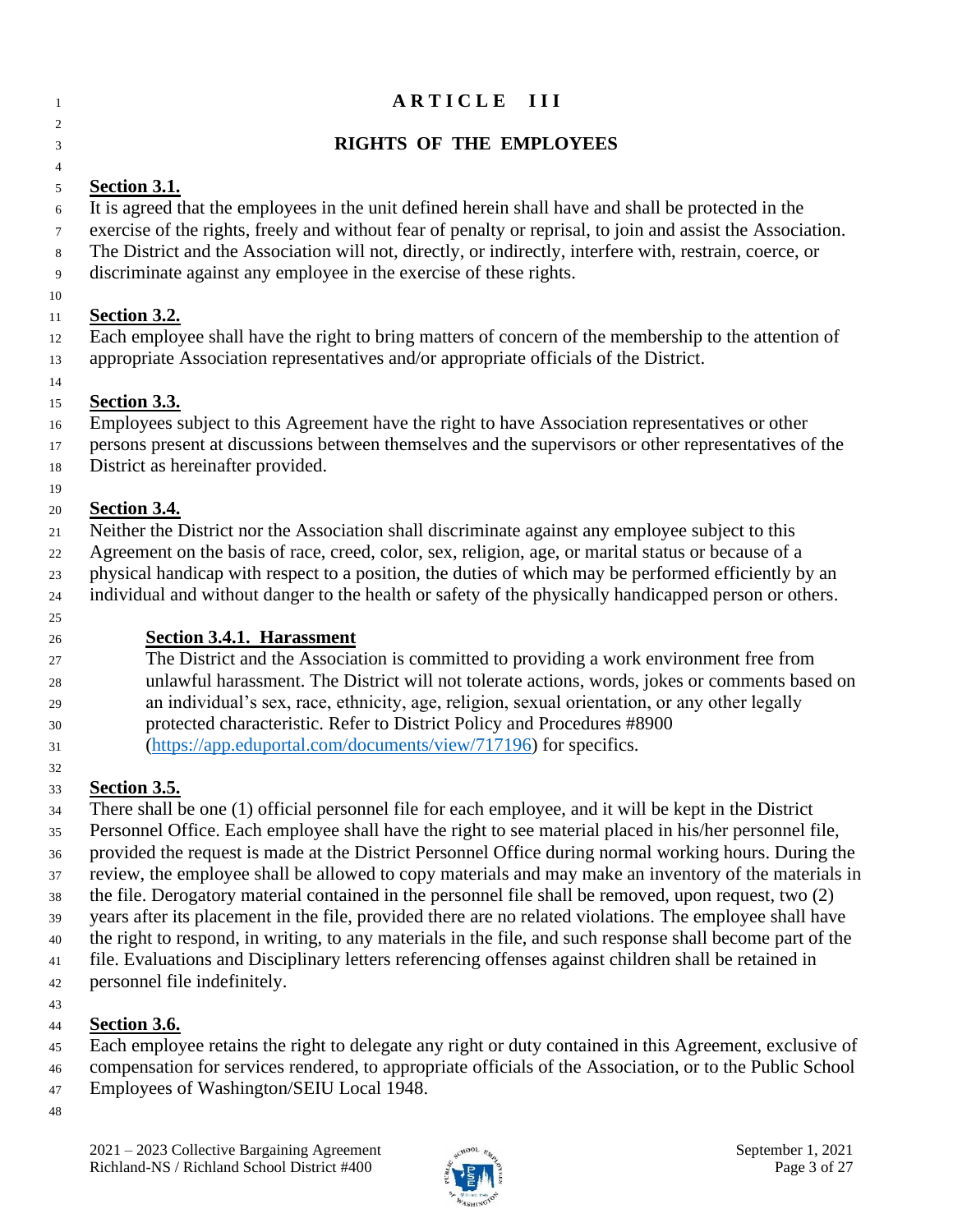| $\mathbf{1}$   | <b>Section 3.7.</b>                                                                                              |
|----------------|------------------------------------------------------------------------------------------------------------------|
| 2              | The District shall provide orientation of new employees within the first $(1st)$ week of employment.             |
| $\mathfrak{Z}$ | Orientation shall include, but not limited to the following:                                                     |
| 4              | 1. All District forms/paperwork required for new employees.                                                      |
| 5              | 2. Job description.                                                                                              |
| 6              | 3. Discussion of pay scale/including employee's expected rate.                                                   |
| $\overline{7}$ | 4. Explanation of insurance, retirement, and leave benefits.                                                     |
| 8              |                                                                                                                  |
| 9              | The Employer will provide Public School Employee of Washington/SEIU Local 1948 (PSE)                             |
| 10             | reasonable access to new employees of the bargaining unit for the purposes of presenting information             |
| 11             | about PSE to the new employee. "Reasonable access" for the purposes of this section means the access             |
| 12             | to the new employee occurs within one (1) week of the employee's start date within the bargaining                |
| 13             | unit; the access is for no less than thirty (30) minutes; and the access occurs during the new employee's        |
| 14             | regular work hours at the employee's regular worksite, or at a location mutually agreed to by the                |
| 15             | Employer and PSE.                                                                                                |
| 16             |                                                                                                                  |
| 17             |                                                                                                                  |
| 18             |                                                                                                                  |
| 19             | ARTICLE IV                                                                                                       |
| 20             |                                                                                                                  |
| 21             | <b>RIGHTS OF THE ASSOCIATION</b>                                                                                 |
| 22             |                                                                                                                  |
| 23             | <b>Section 4.1.</b>                                                                                              |
| 24             | The Association has the right and responsibility to represent the interests of all employees in the unit,        |
| 25             | to represent its views to the District on matters of concern, and to enter into collective negotiations          |
| 26             | with the object of reaching an agreement applicable to all employees within the bargaining unit. The             |
| 27             | Association shall be consulted with respect to the manner and method of any reduction in force                   |
| 28             | because of lack of work or other legitimate reason.                                                              |
| 29             |                                                                                                                  |
| 30             | <b>Section 4.1.1.</b>                                                                                            |
| 31             | The Association shall be promptly notified by the District of any grievances or disciplinary                     |
| 32             | action of any employee in the unit in accordance with the provisions of Discharge and                            |
| 33             | Grievance procedure Articles contained herein. The Association is entitled to have observers at                  |
| 34             | hearings and discussions conducted by any District official or body arising out of grievance and                 |
| 35             | make known the Associations views concerning the case.                                                           |
| 36             |                                                                                                                  |
| 37             | <b>Section 4.1.2.</b>                                                                                            |
| 38             | The Association reserves and retains the right to delegate any right or duty contained herein to                 |
| 39             | appropriate officials of the Public School Employees of Washington/SEIU Local 1948.                              |
| 40             |                                                                                                                  |
| 41             | Section 4.2.                                                                                                     |
| 42             | Seniority lists will be updated by November 1 <sup>st</sup> of each year. A copy of the list will be provided to |
| 43             | every employee and the Association. The Association will have access to other public information on              |
| 44             | request at the District business offices during regular business hours in accordance with state and              |
| 45             | federal laws and regulations. Names, positions and hire dates of persons employed after November 1st             |
| 46             | shall be reported to the Association within ten (10) workdays of hire date.                                      |
| 47             |                                                                                                                  |
|                |                                                                                                                  |

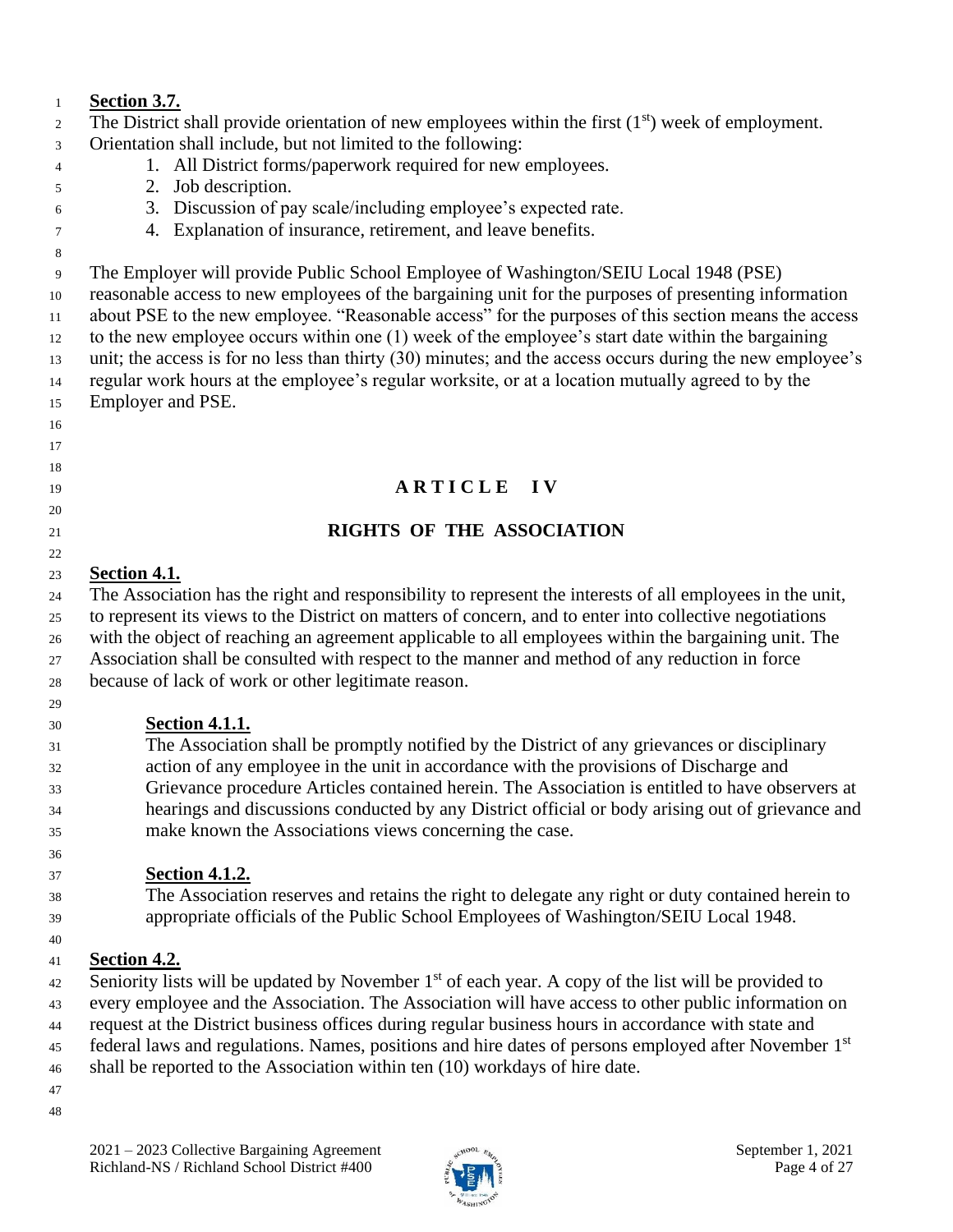#### **Section 4.3. Orientation.**

- A. The District will provide the Association advance notice before any scheduled new employee orientation, and within forty-eight (48) hours in advance of the orientation will provide an electronic list of expected participants, where possible.
- B. The format and content of the District orientation is up to the District.
- C. District Orientations can be conducted onsite or virtually at the discretion of the District.
- D. The District will provide a PSE representative no less than thirty (30) minutes, separate from the District's orientation time, to make a presentation to new employees. District representatives shall not be present during the Association presentation.
- E. In case there is no scheduled orientation the District shall provide the Association a paid thirty (30) minute meeting for all new hires during the bargaining unit employees' work time within one (1) week of their hire date.
- F. The Union president or designee shall be granted paid release time to conduct this meeting.
- **Section 4.3.1. New Hire Notification.**

#### The District will provide the Association electronic notification of the name, address, personal phone number, job title, work location, and work email address of the newly hired bargaining unit employees at least three (3) work days before they begin their first day on the job.

## **Section 4.4.**

- The President of the Association and his/her designated representative will be provided time off
- without loss of pay to attend meetings which the Administration judges is in the best interest of the District.
- 

## **Section 4.5.**

- Twice annually, on timely request of the Association, the District shall provide Public School
- Employees of Richland Nutrition Services with the following information regarding each employee in
- the bargaining unit: Name, position, hire date, hourly rate, hours worked per year/per day and annual pay.
- 

## **Section 4.6.**

- The Association field staff, upon making their presence known to the District, shall have access to the
- District premises during business hours, provided, that no conference or meetings between employees and Association representatives will in any way hamper or obstruct the normal flow of work.
- 

## **Section 4.7.**

- The President of the Association and designated representatives will be provided time off without loss of pay to a maximum of five (5) workdays per year to attend regional or state meetings when the purpose of those meetings is in the best interest of the District as determined by the District administration.
- 

## **Section 4.8. Bulletin Boards.**

- The District shall provide bulletin board space in each building for the use of the Association. The
- bulletins posted by the Association are the responsibility of the officials of the Association. Each
- bulletin shall be signed by the Association official responsible for its posting. Unsigned notices or
- bulletins may not be posted. There shall be no other distribution or posting by employees or the
- Association of pamphlets, advertising, political matters, notices of any kind, or literature on District
- property, other than herein provided. The responsibility for the prompt removal of notices from the

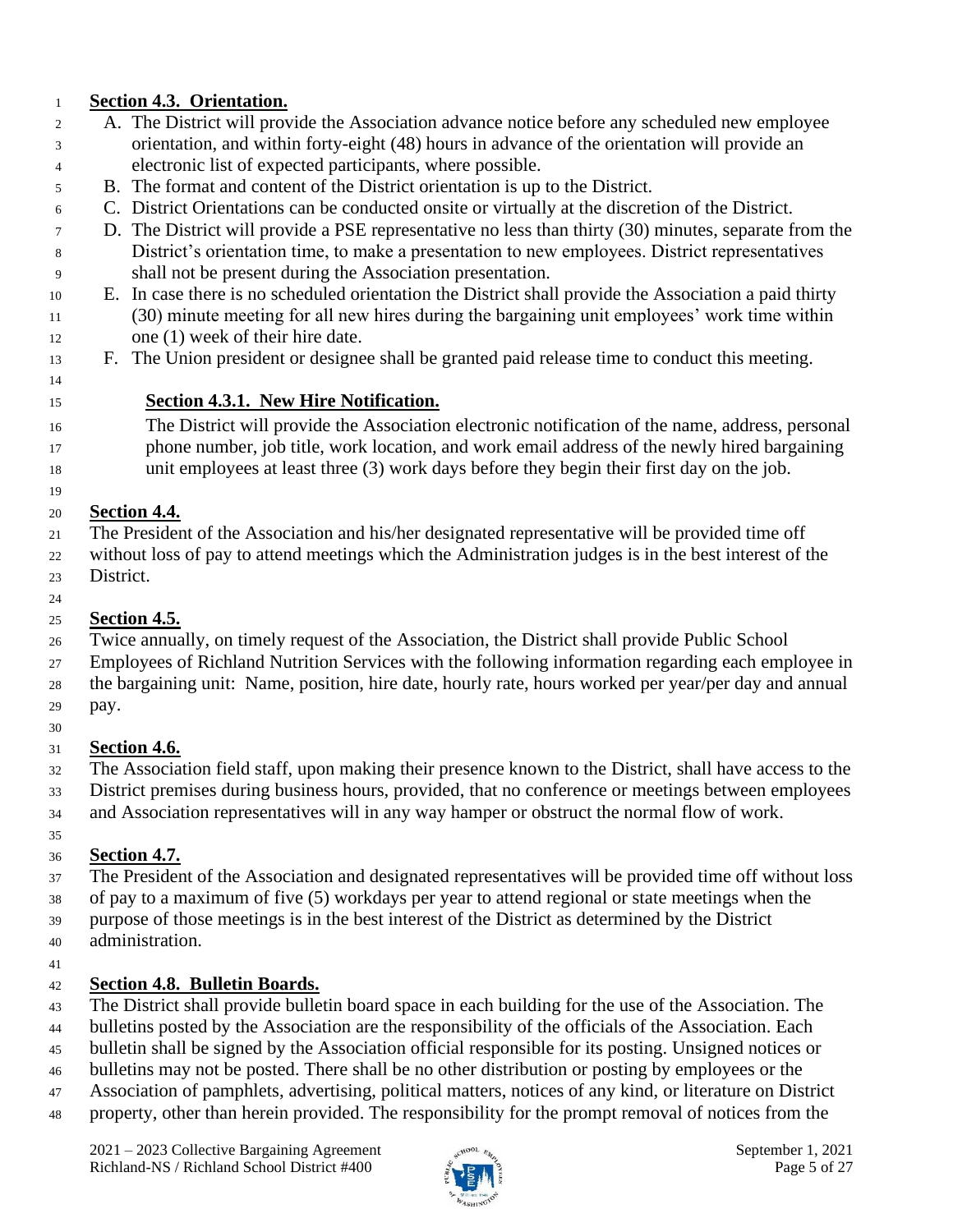bulletin boards after they have served their purpose shall rest with the individual who posted such

notices. This section does not preclude the use of the interschool mail system for Association business.

#### 

 

#### **Section 4.9.**

 With prior approval, those employees participating in cross training (when training an employee for a higher classification), as the trainer, shall receive an additional twenty-five (\$0.25) cents per hour when performing training duties.

 The trainer shall be the employee within the kitchen who has the most seniority that pertains to the position they are cross-training for, if the most senior person does not want to train and there is another available employee the process of trainer selection would go from most senior to least senior.

## **A R T I C L E V**

#### **APPROPRIATE MATTERS FOR CONSULTATION AND NEGOTIATION**

#### **Section 5.1.**

It is agreed and understood that appropriate matters for consultation and negotiation are grievance

procedures, wages, hours, and working conditions.

#### **Section 5.2.**

 It is further agreed and understood that the District will consult with the Association, and meet with the Association upon its request, in the formulation of any changes being considered in existing benefits, policies, practices and procedures.

#### 

#### **Section 5.3.**

In the event that a new job category is established, the wage rate shall be negotiated with the

Association before it is established. In the event that good faith negotiations result in impasse, the

District will implement the proposed wage rate.

#### **Section 5.4.**

 The Association will be included in the distribution of the final draft of the school calendar. The parties shall bargain upon request of the Association with regard to calendar impacts.

#### 

#### 

- 
- **A R T I C L E V I**
- 
- **ASSOCIATION BUSINESS**
- 

#### **Section 6.1. Labor Management Committee.**

The Labor/Management committee shall consist of the Association President and three (3) Association

members, Nutrition Service Management and two (2) representatives from the District. Additional

- members may be asked to attend based upon specific topics. The committee shall meet at mutually
- agreed dates and times not less than quarterly at a District supplied space. If outside of their normal
- work time, employees will be paid up to a maximum of one (1) hour of their regular pay rate. The

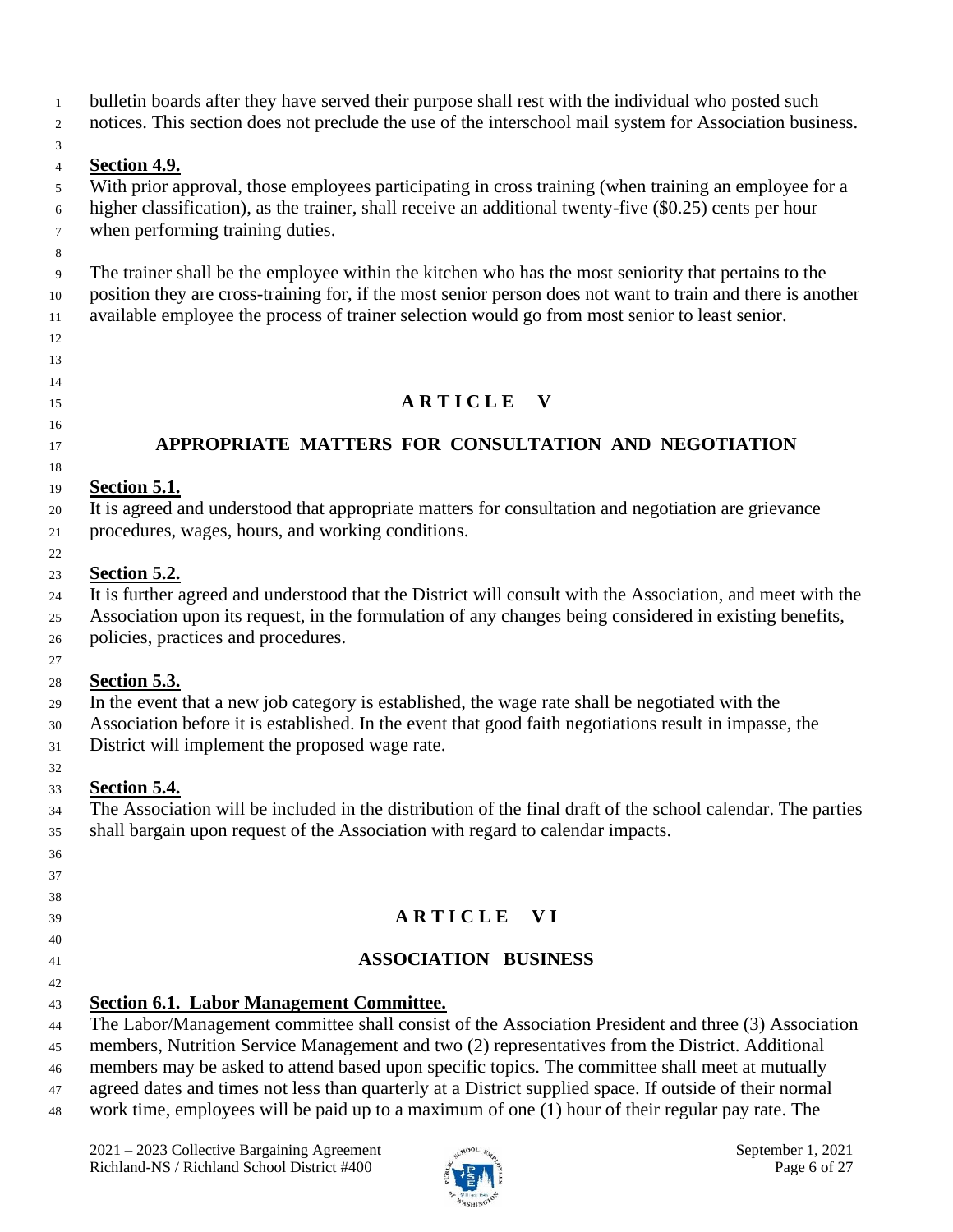- purpose of the meetings is to discuss issues arising in the day-to-day operation of the department.
- These meetings shall not change or otherwise impact the collective bargaining agreement or take the place of negotiations.
- 

#### **Section 6.1.1. Cultural Competency on Equity, Diversity, and Inclusion.**

- The Labor Management Committee as defined in the CBA is committed to discussing cultural competency, equity, diversity, and inclusion during the term of this agreement. The LM Committee may mutually agree to participate in workshops on this topic and/or provide training and information to bargaining unit members and managers. Any workshops, planning work, training, or discussions specific to this topic that are outside of paid time will be paid at the employee's hourly rate. (e.g., labor management meetings are already paid).
- 

#### **Section 6.2.**

- Association representatives will be allowed sufficient time during working hours to discuss with
- employees' grievances and appropriate matters directly related to working situations in their area.
- Association representatives will guard against the use of excessive time in the handling of such
- matters.

#### **Section 6.3.**

- Association representatives may receive and investigate to conclusion complaints or grievances of
- employees, and thereafter advise employees of rights and procedures outlined in this Agreement and
- applicable regulations or directives for resolving the grievances or complaints. The Association may
- consult with the District on complaints without a grievance being made by an individual employee and
- may pursue the matter to conclusion.

#### **Section 6.4.**

 When formal meetings are held between the District and the Association, each party shall be responsible for preparing its own minutes. 

## **A R T I C L E V I I**

## **HOURS OF WORK AND OVERTIME**

#### **Section 7.1.**

 The workweek shall normally be weekdays (Monday through Friday). If an employee works on Saturday or Sunday, the employee will be paid per Section 7.1.2. Under emergency situations on non- contracted days (i.e., weekends, spring break, holidays, etc.), the District shall seek volunteers first. If there are too many volunteers, staffing will be done on a rotational basis of highest in seniority to lowest. If no volunteers, staffing will be done on a rotational basis of lowest in seniority to highest. 

## **Section 7.1.1.**

- Each employee shall be assigned to a regular shift and workweek. Beginning
- and ending times may vary according to building and student schedules which shall not be
- changed without prior notice to the employee of ten (10) workdays, except in case of
- emergency or if waived by employee.
- 

 

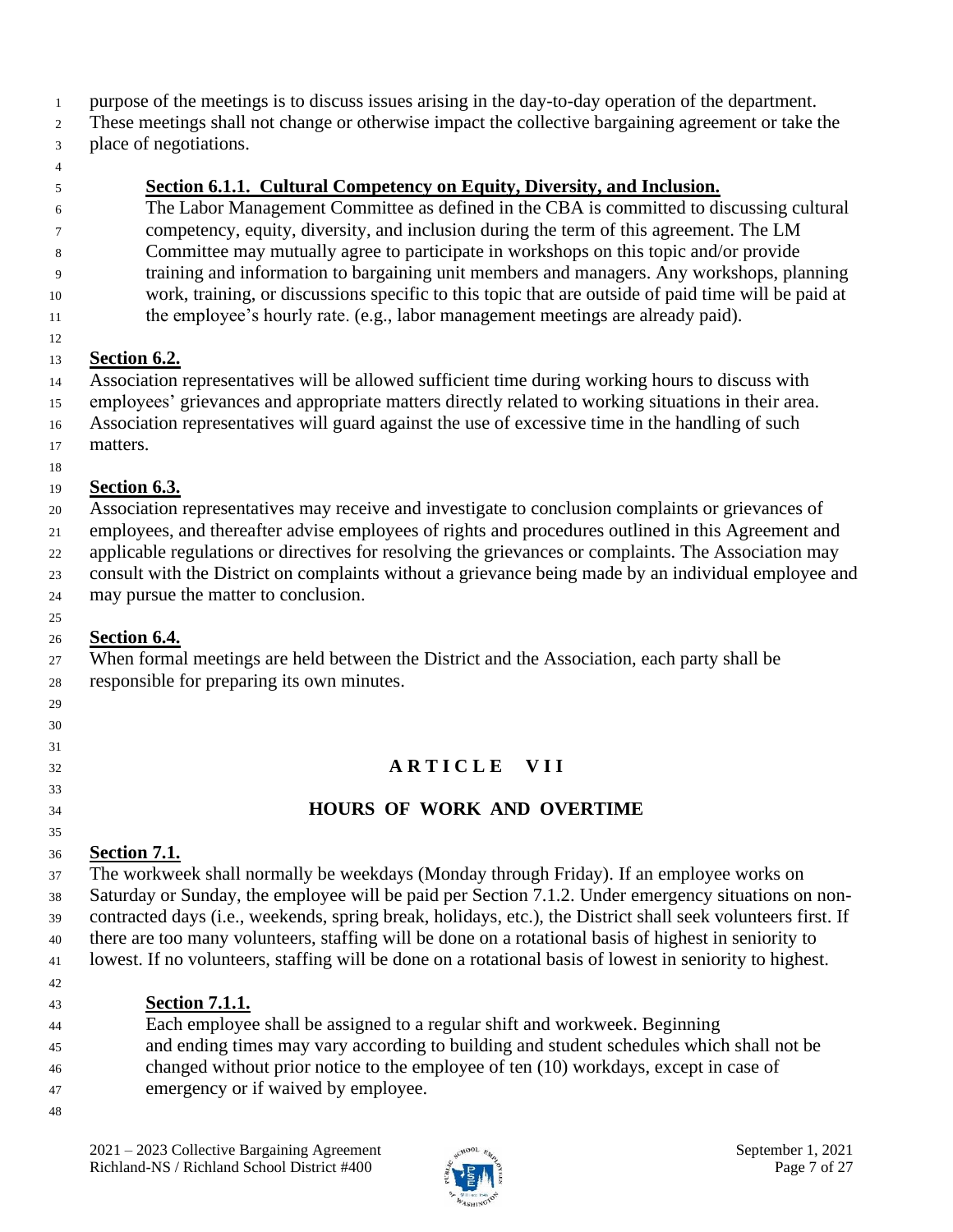| $\mathbf{1}$ | <b>Section 7.1.2.</b>                                                                                   |
|--------------|---------------------------------------------------------------------------------------------------------|
| 2            | Overtime is one and a half $(1\frac{1}{2})$ times the hourly rate. Overtime will be paid for all hours  |
| 3            | worked over forty (40) hours per week. All overtime must have prior approval of the Nutrition           |
| 4            | Services Director. Employees will not be assigned to a work schedule that flexes their daily            |
| 5            | hours worked in a day for the purpose of circumventing overtime hour's accrual.                         |
| 6            |                                                                                                         |
| 7            | <b>Section 7.1.3.</b>                                                                                   |
| 8            | Each employee shall be provided breaks and lunch periods as follows:                                    |
| 9            |                                                                                                         |
| 10           | 1. Works $3.5 - 3.75$ consecutive hours will be entitled to one (1) fifteen (15) minute paid            |
| 11           | break.                                                                                                  |
| 12           | 2. Works $4 - 4.75$ consecutive hours will be entitled to one (1) twenty (20) minute paid               |
| 13           | lunch break.                                                                                            |
| 14           | 3. Works $5 - 6.75$ consecutive hours will be entitled to one (1) twenty (20) minute paid               |
|              | lunch break $\&$ one (1) fifteen (15) minute paid break.                                                |
| 15<br>16     | 4. Works 7 consecutive hours or more will be entitled to one (1) twenty (20) minute paid                |
| 17           | lunch break and two (2) fifteen (15) minute paid breaks.                                                |
|              |                                                                                                         |
| 18           | <b>Section 7.2.</b>                                                                                     |
| 19           | Employees, who attend staff meetings, and/or in-service training programs, will be paid at the          |
| 20           | employee's hourly rate of pay for meetings held outside the normally scheduled work shift.              |
| 21           |                                                                                                         |
| 22           |                                                                                                         |
| 23           | <b>Section 7.3.</b>                                                                                     |
| 24           | Regular qualified personnel from within the same kitchen shall be given preference in filling vacancies |
| 25           | caused by regular employees' intermittent absences from work. These absences are defined as those       |
| $26\,$       | normally filled by a substitute (Section 1.3.). Selection for filling these absences will be based on   |
| 27           | seniority and availability, except those positions whose duties require them to fill in for Kitchen     |
| 28           | Managers (NSW II).                                                                                      |
| 29           |                                                                                                         |
| 30           | <b>Section 7.4.</b>                                                                                     |
| 31           | Employees requested to work a shift regularly filled by a higher classification employee shall receive  |
| 32           | compensation equal to that normally received in the higher classification.                              |
| 33           |                                                                                                         |
| 34           | <b>Section 7.5.</b>                                                                                     |
| 35           | Employees requested to work in a job normally filled by a lower classification employee shall not       |
| 36           | suffer a reduction in wages.                                                                            |
| 37           |                                                                                                         |
| 38           | <b>Section 7.6.</b>                                                                                     |
| 39           | Call-back time shall be for not less than two $(2)$ hours at the appropriate rate.                      |
| 40           |                                                                                                         |

## **Section 7.7. Special Functions.**

<sup>42</sup> The District prepares food for events other than school lunch and breakfast programs. On those

 occasions, school personnel will be used to prepare and serve food. In all cases of special functions, the District reserves the right to allow user groups to utilize volunteers or other school employees to serve food.

- 
- 
- All special function assignments will be awarded to the most senior employee(s) at that site. In the event no employee at the site is available the work shall be awarded to the designated catering

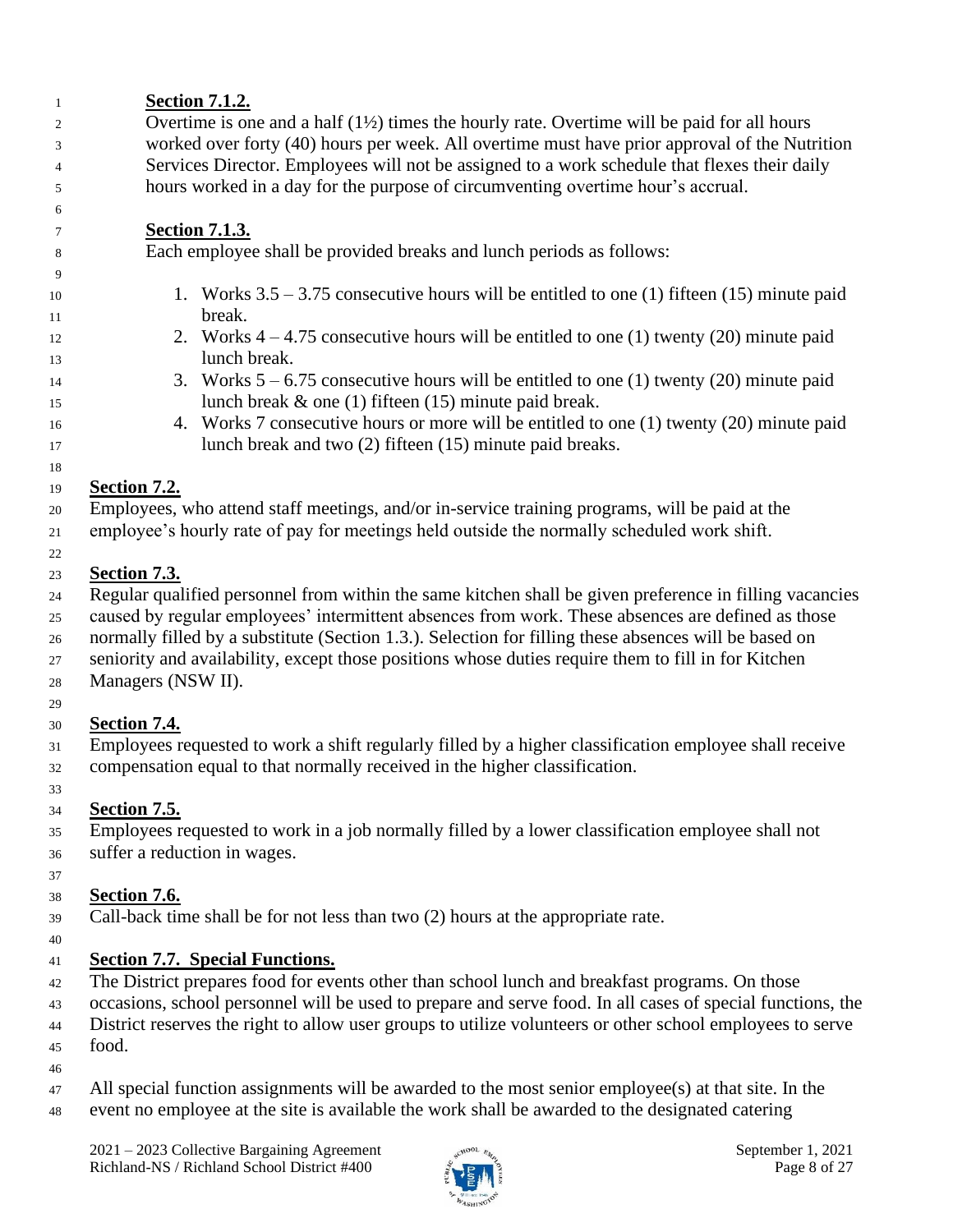- employee (only if needed to fulfill the floater/caterer weekly contract hours) and then offered to employees on the catering list (See Section 7.7.1.).
- 

 When an employee is called out (has left the school and is scheduled or called back to work) the employee will be paid no less than two (2) hours of pay at the higher of the special function/catering hourly rate or their normal rate (including overtime premium if applicable).

- 
- The preparation and production for special events that occur adjacent to regular schedule work hours will be paid at the higher of the special function/catering hourly rate or their regular rate (including overtime premium if applicable) for all additional time worked with no minimum amount of time.
- 

 It is understood that, from time to time, District facilities are rented out including kitchens and cafeterias. In cases where District equipment is not used for food preparation, the bargaining unit may not be required; however, the District may require, as a condition of renting facilities, the inclusion of Nutrition Services employees to assist, monitor, and supervise the activities. In cases where the

- District's kitchens and equipment are used for food preparation, Nutrition Service staff will be used.
- 

### **Section 7.7.1. District Catering.**

 The floater/caterer will be the primary person responsible for preparing and serving food for District Catering events. To identify additional staff to assist in District Catering events (for multiple or large events or when the floater/caterer is not available) the Nutrition Services office will collect and maintain a list of individuals interested in performing catering work (building functions and/or District level catering). The list will be maintained in order by seniority and updated on September 1 of each year with new names added to the bottom of the list as received after September 1. Names will be called in sequential order with work distributed by equal numbers of opportunities.

## **Section 7.8.**

 Kitchen Manager hours shall be a minimum of four (4) hours per day. It will be a prerequisite requirement for Kitchen Managers hired after September 1, 2010, to currently have and maintain

Serve-Safe certification. To maintain certification, recertification will be offered to all Kitchen

Managers as optional at three (3) years (following course completion) but required prior to expiration.

#### **Section 7.9.**

- Nutrition Service positions will be advertised as follows:
- <sup>36</sup> All additional time of two (2) hours or more will be advertised/posted for consideration.
- <sup>37</sup> Additional time between one (1) hour and one and three-fourths (1.75) hours (due to rounding to the nearest fifteen (15) minutes) will be made available within the bargaining unit by seniority and availability. Management will notify kitchens of the time availability and expect interested employees to reply if they desire to be considered.
- Additional time of less than one (1) hour (15, 30 or 45 minutes) will be awarded within the kitchen based on seniority and availability.

#### **Section 7.10.**

- Employees are "contracted" on a one hundred eighty two (182) day basis exclusive of contractual
- leaves and holidays. The Richland School District schedule incorporates both parent-teacher
- conferences and early release days. All non-standard student days will be made up by staff in a
- schedule to be determined by the Nutrition Services Director. Make-up days will be scheduled before

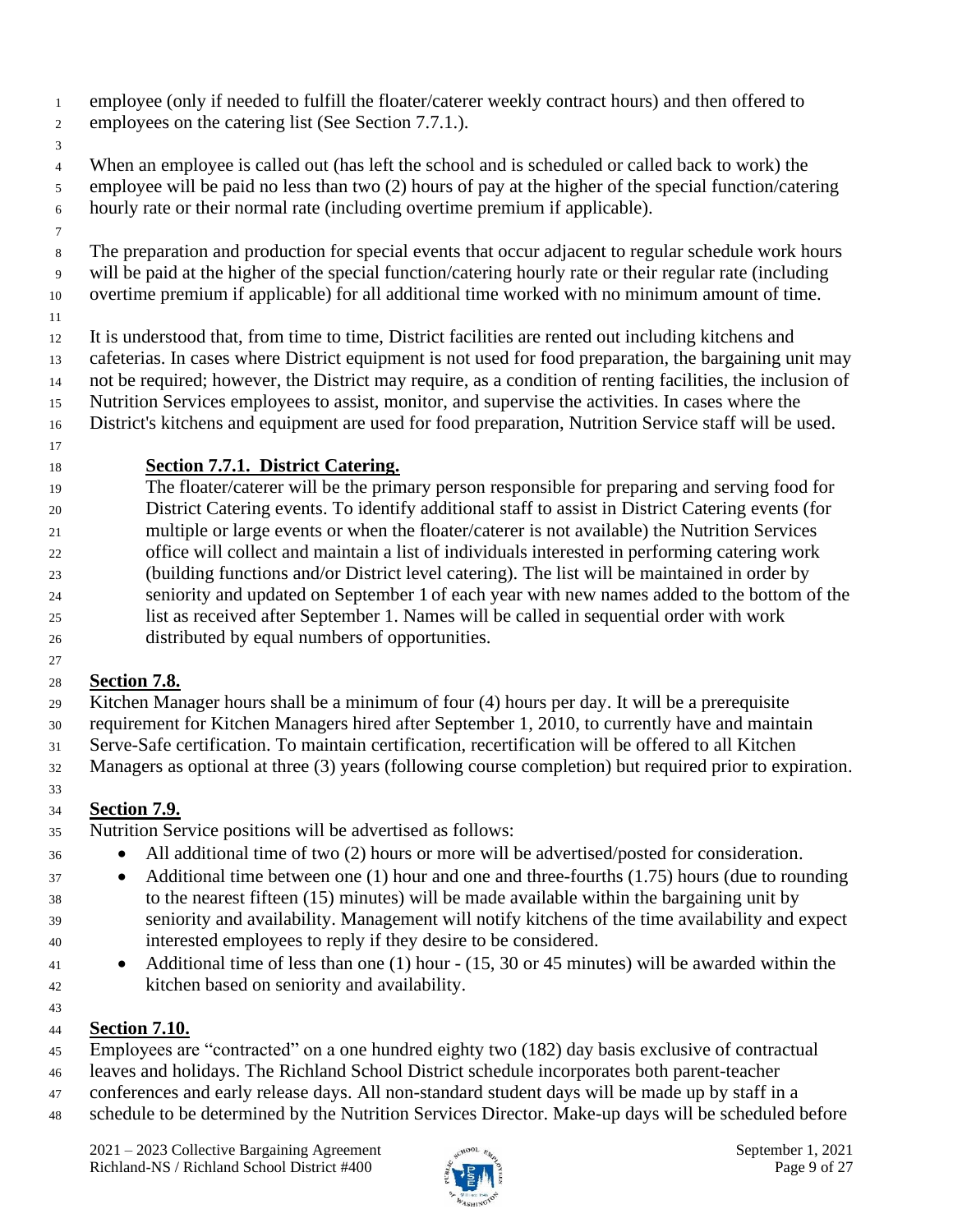school starts in August, during the school year or after school ends in June, for cleaning and/or in- service training. Make up days will not be scheduled more than one week prior to or one week after school is concluded. The schedule will be determined by August 1 for the following school year.

#### **Section 7.11. Delayed Start.**

 In the event there is a delayed start of school, the District shall make every effort to notify all employees through the media and District web site.

- Employees who choose to come to work with the Director's pre-approval have the option of working their regular schedule.
- <sup>12</sup> Employees who report late or are absent will work with their supervisors to make up the time resulting from the missed hours.

 If employees arrive to work after a two (2) hour delay start and a decision is made to close school, those employees will be released and will be paid a minimum of two (2) hours or actual time worked, whichever is greater.

 

#### **Section 7.12.**

In the event that an employee is consistently time sheeting extra hours for two (2) weeks or more,

those times shall be incorporated into the shift as applicable, and after researched by the Nutrition

Services Supervisor in accordance with the provisions of this agreement, and any appropriate benefits

shall be applied. Employees shall use the attached form to track this time. A copy of this form shall be

sent to the District administration including Human Resources Director and Support Services Director.

### **A R T I C L E** V I I I

### **HOLIDAYS**

### **Section 8.1. Holidays.**

All employees shall receive the following paid holidays that fall within their work year:

 1. New Year's Day 6. Veterans' Day 2. Martin Luther King Day 7. Thanksgiving Day 3. Presidents' Day 8. Day after Thanksgiving 4. Memorial Day 9. Day before Christmas 5. Labor Day 10. Christmas Day **Section 8.1.1.**

- Holiday pay is based upon your scheduled work hours and the base rate in effect at the time the holiday occurs. Extra hours and substitute hours do not qualify for holiday pay. Employees who are on active payroll must work their last assigned shift preceding the holiday and the first assigned shift succeeding the holiday to receive holiday pay. An exception to this requirement would be for an employee to be on approved paid leave.
- 

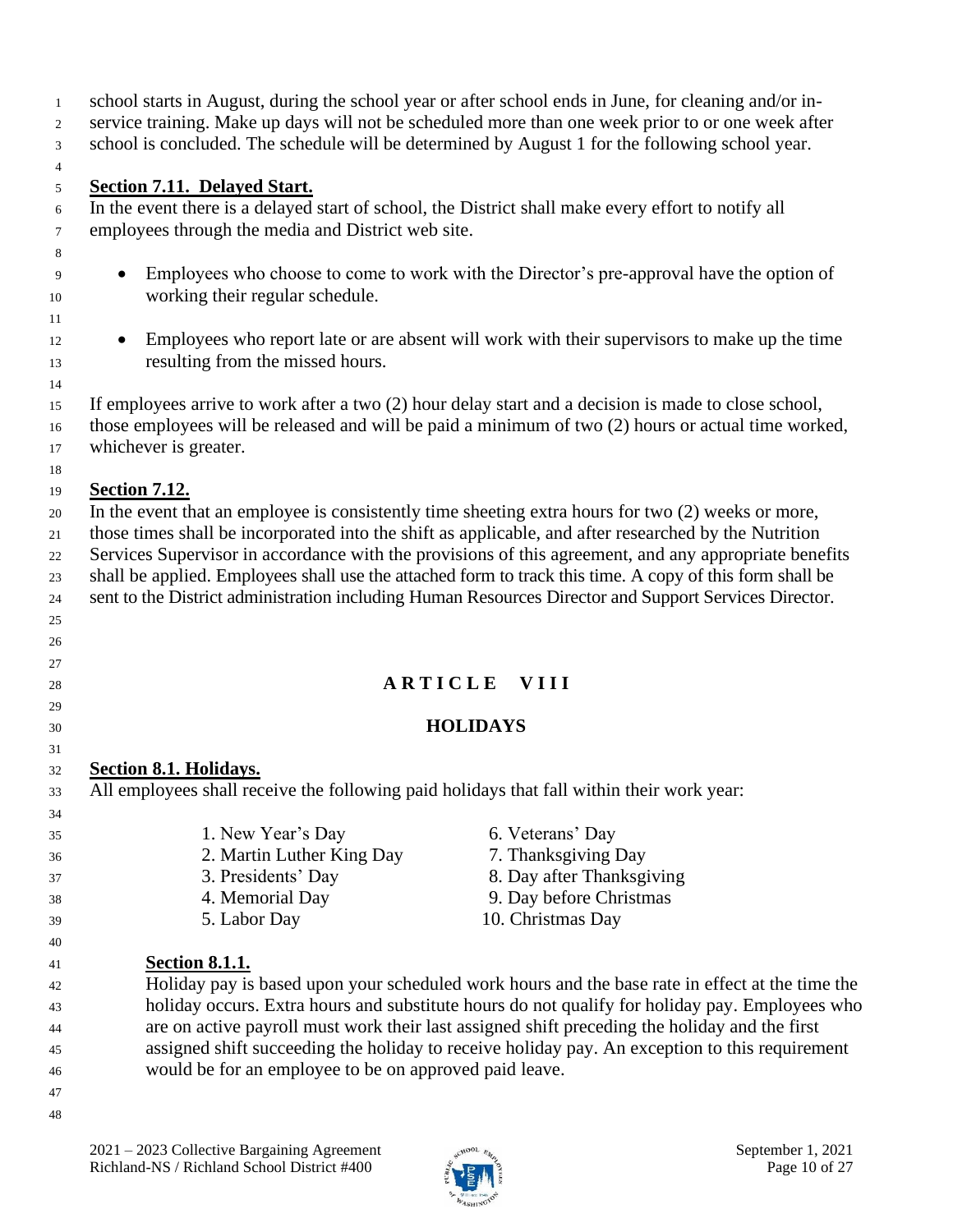## **A R T I C L E I X LEAVES Section 9.1. Intent.** Employees in the District have access to a variety of leave options based on their personal circumstance. The intent of this Article is to provide general guidelines for each leave option. The District will follow current legal guidance for any State or Federal leave option and the Human Resources Department is committed to an interactive process with employees to support their needs. All requests for leave shall be submitted in writing to the Nutrition Services Director. Employees shall be notified in writing within

 (5) business days of submission of leave request of approval or denial. Kitchen Managers shall be notified by the Director of all requests for leave. For leaves greater than 6 days, employees are required to work with the District's Human Resources Office to coordinate leave options, start and end dates of leave, and concurrent or consecutive use of leave as allowed by statute.

#### **Section 9.2. Table of Contents.**

| 17 | Type of Leave                         | <b>Section</b> | <b>Status of Leave</b>                |
|----|---------------------------------------|----------------|---------------------------------------|
| 18 | <b>Sick Leave</b>                     | 9.3.           | Paid until exhausted                  |
| 19 | Family Medical Leave Act (FMLA)       | 9.4.           | Up to 60 days unpaid leave            |
| 20 | Washington Paid Family Medical Leave  | 9.5.           | Unpaid within state-determined limits |
| 21 | Parental Leave (Maternity, Paternity, | 9.6.           | Paid/Unpaid within limits             |
| 22 | Adoption, Foster)                     |                |                                       |
| 23 | Personal Leave                        | 9.7.           | Paid until exhausted                  |
| 24 | <b>Bereavement</b>                    | 9.8.           | Paid within limits                    |
| 25 | Judicial                              | 9.9.           | Paid within limits                    |
| 26 | Military                              | 9.10.          | Paid within limits                    |
| 27 | <b>Leaves of Absence</b>              | 9.11.          | Paid or Unpaid                        |
| 28 | Worker's Compensation                 | 9.12.          | Paid or Unpaid within limits          |
| 29 | <b>Attendance Counseling</b>          | 9.13.          | N/A                                   |
| 30 | <b>Sick Leave Sharing</b>             | 9.14.          | Paid until exhausted                  |

#### **Section 9.3. Sick Leave.**

- A. Each employee shall accumulate one (1) day of sick leave for each calendar month worked.
- B. Newly hired employees will receive pro-rated amount of sick time for the month hired based on the number of days worked and hours per day.
- C. Sick leave shall be vested when earned and shall be accumulated up to the number of days in the employee's work year pursuant to State law.
- D. The District shall project the number of annual days of sick leave at the beginning of the school year according to the estimated calendar months the employee is to work during that year. The employee shall be entitled to the projected number of days of sick leave at the beginning of the school year.
- E. Sick leave benefits shall be paid on the basis of hourly rate applicable to the employee's normal
- daily work shift; provided, however, that should an employee's normal daily work shift increase or
- decrease subsequent to an accumulation of days of sick leave, sick leave benefits will be paid in
- accordance with the employee's normal daily work shift at the time the sick leave is taken, and the
- accumulated benefits will be expended on an hourly rather than a daily basis.
	- 2021 2023 Collective Bargaining Agreement September 1, 2021 Richland-NS / Richland School District #400 Page 11 of 27

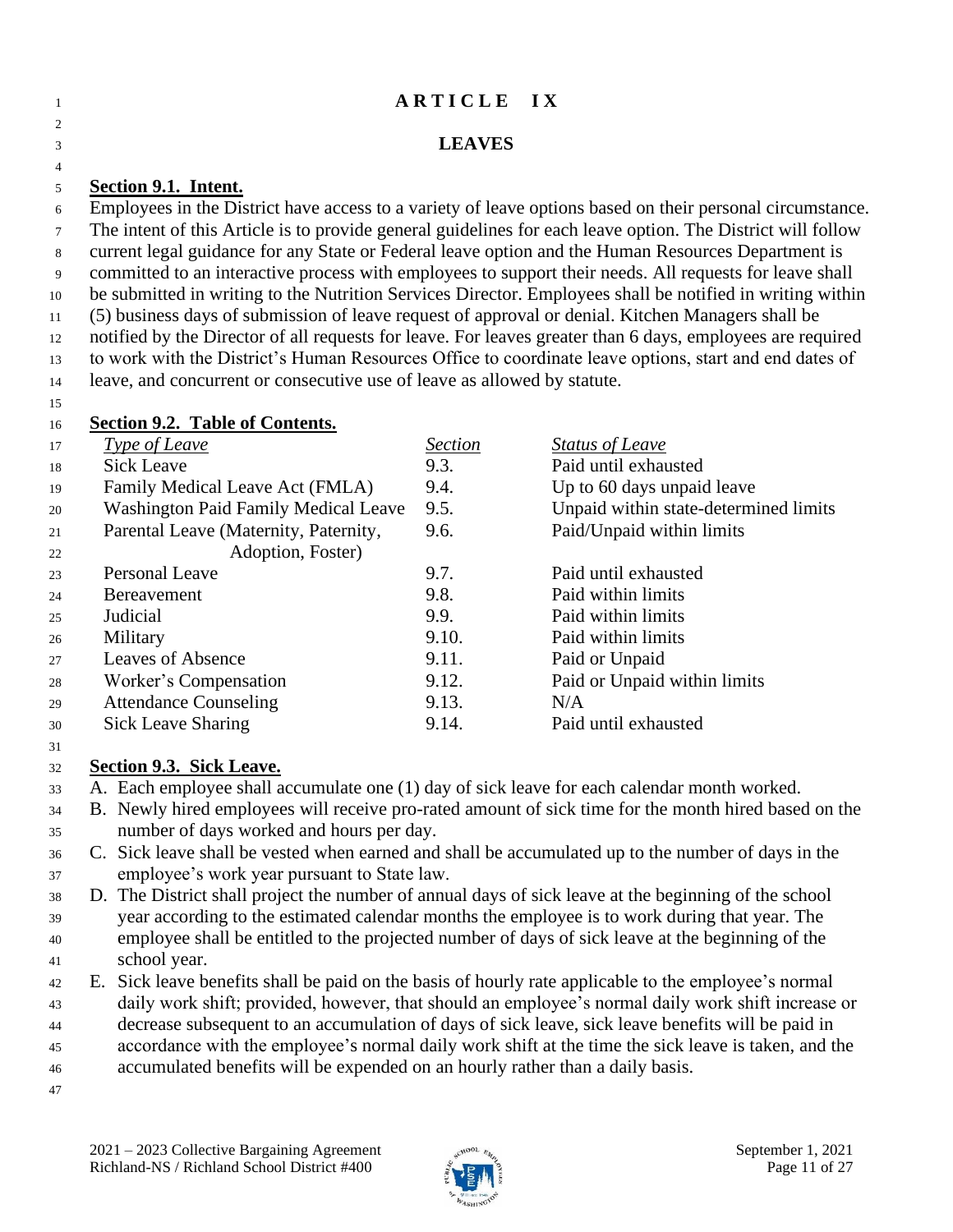| 1              |    | F. If an employee terminates employment with the District while having taken sick leave days          |  |  |
|----------------|----|-------------------------------------------------------------------------------------------------------|--|--|
| $\overline{c}$ |    | projected, but not earned, a deduction shall be made from the last paycheck in the amount of the      |  |  |
| 3              |    | cost of salary and benefits for those days (or fractions thereof). If the amount of deduction exceeds |  |  |
| 4              |    | the amount of the last paycheck, the employee is financially responsible for paying the overage       |  |  |
| 5              |    | back to the District.                                                                                 |  |  |
| 6              |    | G. Should an employee's absence exceed five (5) days, the District-will require verification from a   |  |  |
| $\tau$         |    | health care provider that an employee's use of paid sick leave is for an authorized purpose           |  |  |
| 8              |    | (reference RCW 49.46.210). The District will not require that the information provided explains       |  |  |
| 9              |    | the nature of the condition.                                                                          |  |  |
| 10             |    | H. Employees are authorized to utilize sick leave for the following reason (reference RCW)            |  |  |
| 11             |    | 49.46.210):                                                                                           |  |  |
| 12             |    | 1. To provide care for a family member with mental or physical illness, injury, or health             |  |  |
| 13             |    | condition.                                                                                            |  |  |
| 14             |    | To provide care for a family member who needs medical diagnosis, care, or treatment of a<br>2.        |  |  |
| 15             |    | mental or physical illness, injury, or health condition(s).                                           |  |  |
| 16             |    | To provide care for a family member who needs preventative medical care for a family<br>3.            |  |  |
| 17             |    | member with mental or physical illness, injury, or health condition.                                  |  |  |
| 18             |    | 4. Family means any of the following (including future changes/additions set by state or              |  |  |
| 19             |    | federal statute):                                                                                     |  |  |
| 20             |    | a. A child, including biological, adopted, or foster child, stepchild, or a child to whom             |  |  |
| 21             |    | the employee stands in loco parentis, is a legal guardian, or is de facto parent,                     |  |  |
| 22             |    | regardless of age or dependency status.                                                               |  |  |
| 23             |    | b. A biological, adoptive, de factor, or foster parent, stepparent, or legal guardian of an           |  |  |
| 24             |    | employee or the employee's spouse or registered domestic partner, or a person who                     |  |  |
| 25             |    | stood in loco parentis when the employee was a minor child.                                           |  |  |
| 26             |    | c. A spouse.                                                                                          |  |  |
| 27             |    | d. A registered domestic partner.                                                                     |  |  |
| 28             |    | e. A grandparent.                                                                                     |  |  |
| 29             |    | A grandchild.<br>f.                                                                                   |  |  |
| 30             |    | g. A sibling.                                                                                         |  |  |
| 31             |    | 5. Family illness leave is noncumulative and is deducted from sick leave.                             |  |  |
| 32             | I. | Any denial for time off shall require a written reason from the District.                             |  |  |
| 33             | J. | Emergency leave will be granted and deducted from sick leave. An emergency is defined as a            |  |  |
| 34             |    | problem that must have been suddenly precipitated and must be of such a nature that preplanning       |  |  |
| 35             |    | was not possible, and of a nature that preplanning could not relieve the necessity for the            |  |  |
| 36             |    | employee's absence.                                                                                   |  |  |
| 37             |    |                                                                                                       |  |  |
| 38             |    | <b>Section 9.4. Family Medical Leave Act.</b>                                                         |  |  |
| 39             |    | A. The District will allow use of employee granted leave pursuant to RCW Chapter 49.78                |  |  |
| 40             |    | (Washington Family Leave Act) or the federal statute (29 CFR Part 825), whichever provides the        |  |  |
| 41             |    | greater benefit.                                                                                      |  |  |
| 42             |    | B. Notwithstanding the provisions of the Washington Family Leave Act or the Federal Family and        |  |  |
| 43             |    | Medical Leave Act (FMLA), the District agrees to apply the provisions of that Act to all employees    |  |  |
| 44             |    | in the bargaining unit who have completed twelve (12) months of employment with the District          |  |  |
| 45             |    | and have worked seven hundred twenty (720) hours or more in the previous twelve (12) months           |  |  |
| 46             |    | regardless of whether they meet the eligibility requirements contained in the FMLA.                   |  |  |
| 47             |    | C. FMLA benefit eligibility is calculated on a rolling twelve (12) month calendar beginning with the  |  |  |
| 48             |    | first day of FMLA-qualified leave.                                                                    |  |  |
|                |    |                                                                                                       |  |  |

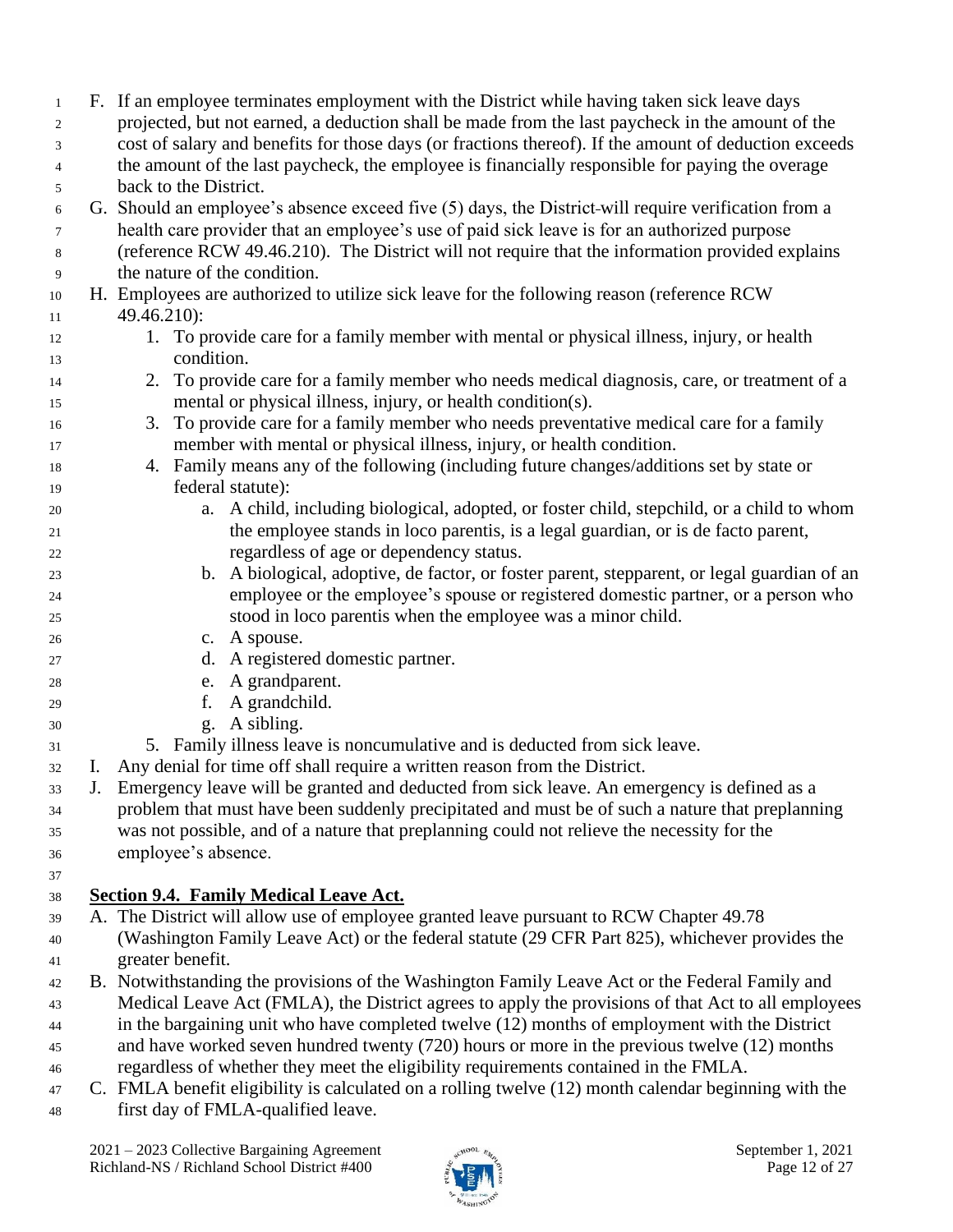#### **Section 9.5. Washington Paid Family Medical Leave (PFML).** A. Employees may apply for Washington Paid Family and Medical Leave (PFML) at their discretion and any award is subject to the State's eligibility rules, not the employer's. Any PFML leave awarded shall be used concurrently with FMLA unless regulations specify otherwise. Employees will coordinate the duration of paid and/or unpaid leaves (e.g., PFML, Sick Leave, Personal Leave, etc.) with the Human Resources Department. B. The District will not supplement the unpaid portion of PFML benefits. **Section 9.6. Parental (Maternity, Paternity, Adoption, Foster) Leave.** A. Parental Leave shall commence at the designation of the employee and the employee's personal physician, provided that said leave shall not commence sooner than thirty (30) business days prior to the estimated date of childbirth, unless medically required and so certified in writing to the District by the employee's attending physician. B. Absence from work due to pregnancy is to be treated as if the employee were sick or otherwise temporarily disabled. C. Employees may apply for Washington Paid Family and Medical Leave (PFML) at their discretion and any award is subject to the State's eligibility rules, not the employer's. Any PFML leave awarded shall be used concurrently with FMLA. unless regulations specify otherwise. Employees will coordinate the duration of paid and/or unpaid leaves (e.g., PFML, Sick Leave, Personal Leave, etc.) with the Human Resources Department. D. Parental Leave shall not exceed twelve (12) weeks unless otherwise extended by specific

- circumstances. Any request to extend parental leave beyond twelve (12) weeks (or otherwise extended) is considered a leave of absence.
- E. The employee shall notify the District at least ten (10) workdays prior to the date upon which the employee intends to return to work following parental leave.
- F. Employees returning from parental leave shall be placed in their former position in the District. Should parental leave extend into the second year of unpaid leave, the employee's total hours at the time of their leave are protected but not any specific school or job placement. This section shall comply with PFML and FMLA regulations.
- G. Refer to<https://paidleave.wa.gov/?s=Benefit+guide> for additional guidance on PFML.
- H. This section shall comply with State and Federal Statutes related to parental leave. Eligibility for PFML is subject to state regulations and employees are required to apply for PFML benefits through the Employment Security Department (ESD). Approval or denial of PFML benefits lies solely with the ESD.
- I. An employee may elect to have parental leave deducted from their accrued leaves banks (e.g., sick, personal, vacation).
- J. The District will not supplement any unpaid portion of PFML benefits.

#### **Section 9.7. Personal Leave.**

- A. Each employee will be allowed three (3) days of unrestricted personal leave.
- B. Advanced notice shall be given by the employee taking this leave. No reason needs to be given to take these three (3) personal days except the word "personal".
- C. Personal leave will be granted on a first come, first served basis. The District may deny personal leave requests due to lack of building/department coverage. Personal leave may not be taken on the first or last day of school.
- D. Accumulated Personal Leave & Cash Out Procedures:
- 1. Two (2) days of leave in any one (1) fiscal year will be cumulative.

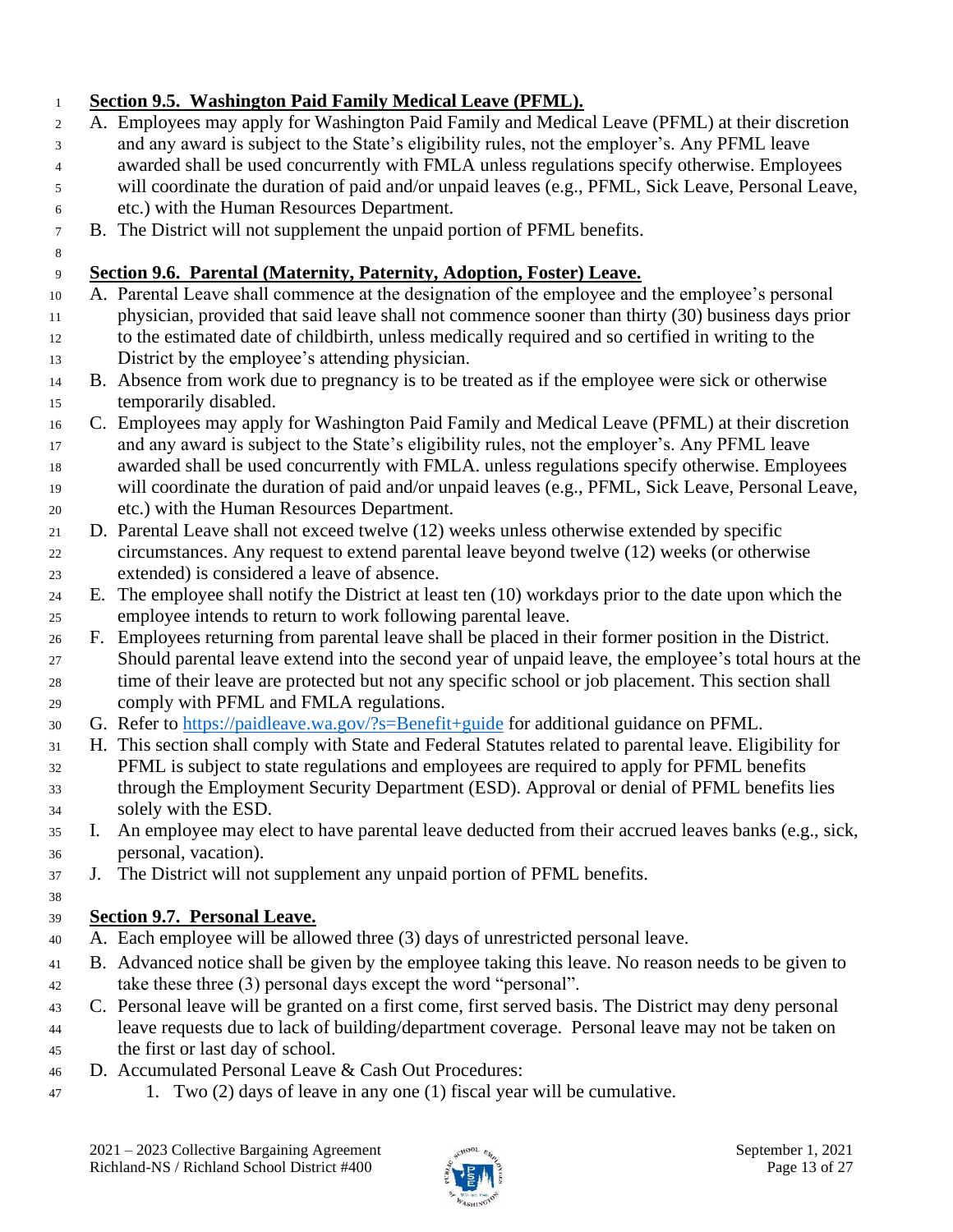- 2. The employee may bank two (2) days at the end of June to have a maximum of five (5) days available in the next school year.
- 3. The employee may cash out a maximum of three (3) unused personal days annually at one hundred percent (100%) during the fiscal year. Payment for personal days may not be claimed under more than one District policy for any day of absence. The employee is responsible for notifying the District as to the employee's choice to cash-out or bank Personal Leave.

#### **Section 9.8. Bereavement Leave.**

- A. Employees shall be allowed a maximum of five (5) days of paid leave for each occasion of absence caused by death in the immediate family.
- B. The employee shall submit justification in writing to the Human Resources. This justification can be submitted upon return in emergent circumstances.
- C. Immediate family is defined as spouse, domestic partners, parents, stepparents, guardians, grandparents, brothers, sisters, stepbrothers, stepsisters, children, stepchildren, in-laws, and grandchildren.
- D. Bereavement leave shall be allowed for absence occasioned by the death of the employee's extended family, provided that such leave shall be limited to a maximum of three (3) days per occasion. Extended family is defined as aunt, uncle, niece, nephew, and spouse and children's immediate family.
- E. Employees shall be allowed a maximum of one (1) day of paid leave for the death of a 1) close friend, or 2) a relative not included in the "immediate family" or "extended family" definition above. The single-day bereavement leave provided in this paragraph is limited to three (3) occasions per year.
- F. Bereavement leave is noncumulative.
- G. Exceptions with respect to bereavement leave may be granted on a case-by-case basis and will not set a precedent.

#### **Section 9.9. Judicial Leave.**

- A. Employees summoned to serve as a juror, subpoenaed to appear as a witness in court or named as a co-defendant with the School District shall receive their normal rate of pay for each day attendance is required in court.
- B. Any compensation received for such service shall be retained by the employee.
- C. If an employee is a party in a court action (as a plaintiff/respondent) unrelated to the District, such employee may request a leave of absence (See Section 9.11).
- 

## **Section 9.10. Military Leave.**

- A. Employees shall be granted up to twenty-one (21) days of paid leave while participating in annual active-duty training or deployment as members of the National Guard or U.S. Armed Forces Reserve.
- B. Employees are not entitled as a matter of right to a leave of absence to attend military reserve meetings held during employees working hours.
- C. The duration of paid leave available (currently twenty-one [21] days) will remain consistent with statute. If the number of paid days changes, the parties agree to change to the new number.

#### **Section 9.11. Leaves of Absence.**

 A. Employees who have completed two (2) full years of employment with the District may submit a written request for a leave of absence, not to exceed one (1) year.

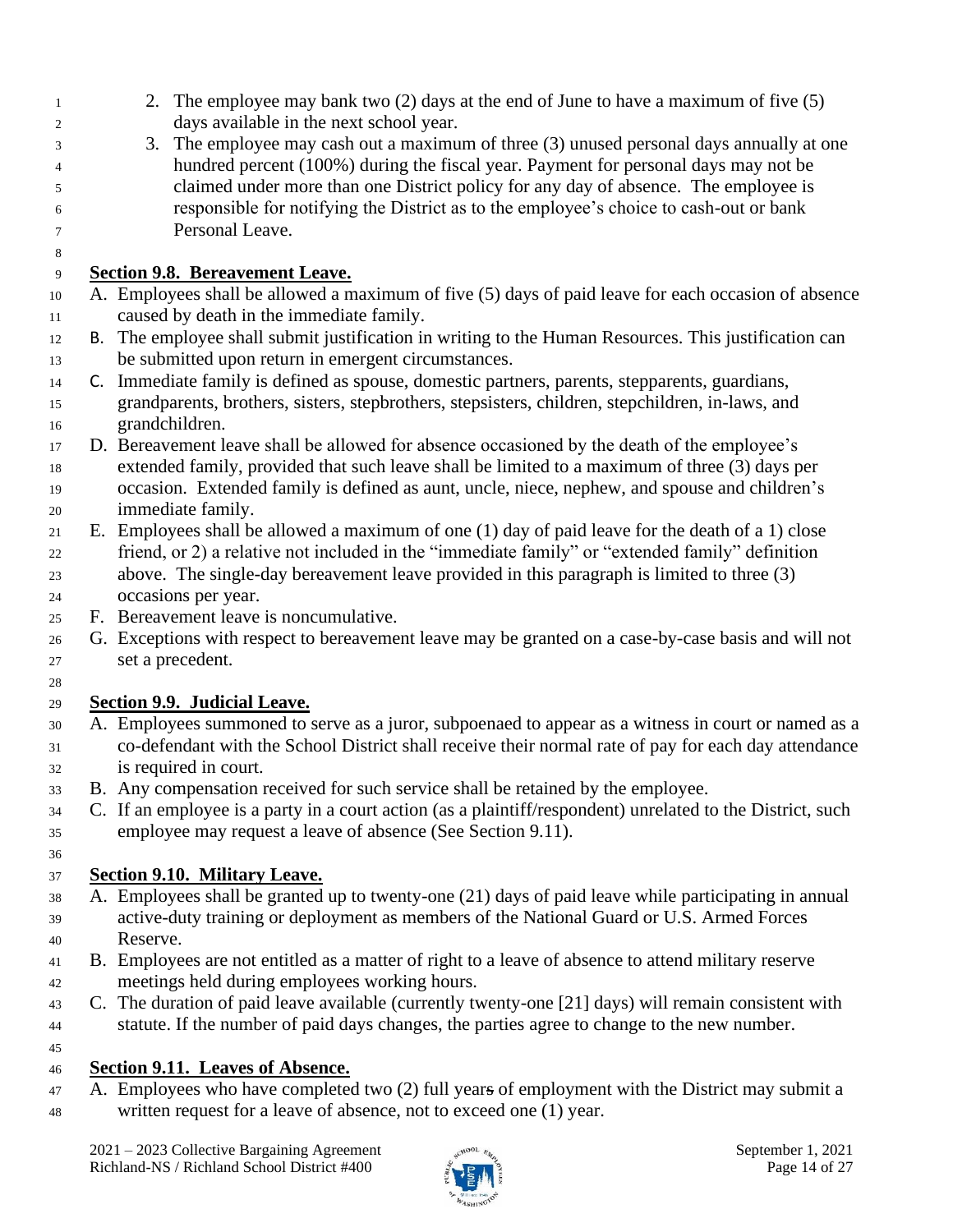- B. A second  $(2<sup>nd</sup>)$  year leave of absence may be granted for reasons of extended illness or disability.
- C. The employee will be returned to the same or similar position without loss of accrued seniority, salary, and sick leave rights.
- D. Leaves of absence can be paid or unpaid depending on the amount of paid time available to an employee.
- E. Leave and seniority shall not accrue while the employee is on an unpaid leave of absence.

## **Section 9.12. Workers Comp.**

- A. Any employee covered by Workman's Compensation and State Industrial Insurance, who is unable to work due to a job-related injury or illness, may choose to use accrued sick leave in the amount of
- the difference between his or her regular pay and compensation received from the State Department of Labor and Industries.
- B. Sick leave shall be deducted for the first three (3) days following the date of said injury or illness.
- C. Should an employee later receive compensation from the Department of Labor and Industries for the first three (3) days of absence following a work-related injury or illness, the amount paid by the
- employee shall be credited to the District from monies due the employee in the next payroll period.
- D. That portion of sick leave paid, as determined by the ratio of regular sick leave and State Industrial Compensation, shall be charged against the employee's accrued sick leave.

#### **Section 9.13. Attendance Counseling.**

- A. Attendance Counseling:
- 1. When an employee has expended all leave and requests additional time-off, a supervisor may request the employee to provide a summary of reasons for all leave taken within the current year.
- 2. Prior to initiating the disciplinary process with an employee with excessive unpaid leave, the Supervisor will have a leave counseling session with the employee which may include written attendance expectations.
- 3. Progressive Discipline (consistent with RSD Policy #5275 and due process rights in this Agreement) may be administered after written attendance expectations have been issued to the employee.
- 4. Excessive unpaid absences may result in termination of employment.

### **Section 9.14. Sick Leave Sharing.**

 Employees shall be entitled to sick leave sharing in accordance with all applicable State laws (28A.400.380). Employees may receive sick leave donations from any Richland District employee group. No employee is obligated to donate; however, employees may request donations from any RSD employee group through the appropriate procedures.

### **Section 9.15. Sick Leave Buy-Back and Cashout.**

 The leave and attendance incentive provisions of RCW 28A.400.210 as currently in effect, and rules and regulations promulgated pursuant thereto are by this reference incorporated herein.

- 
- 
- 
- 
- 



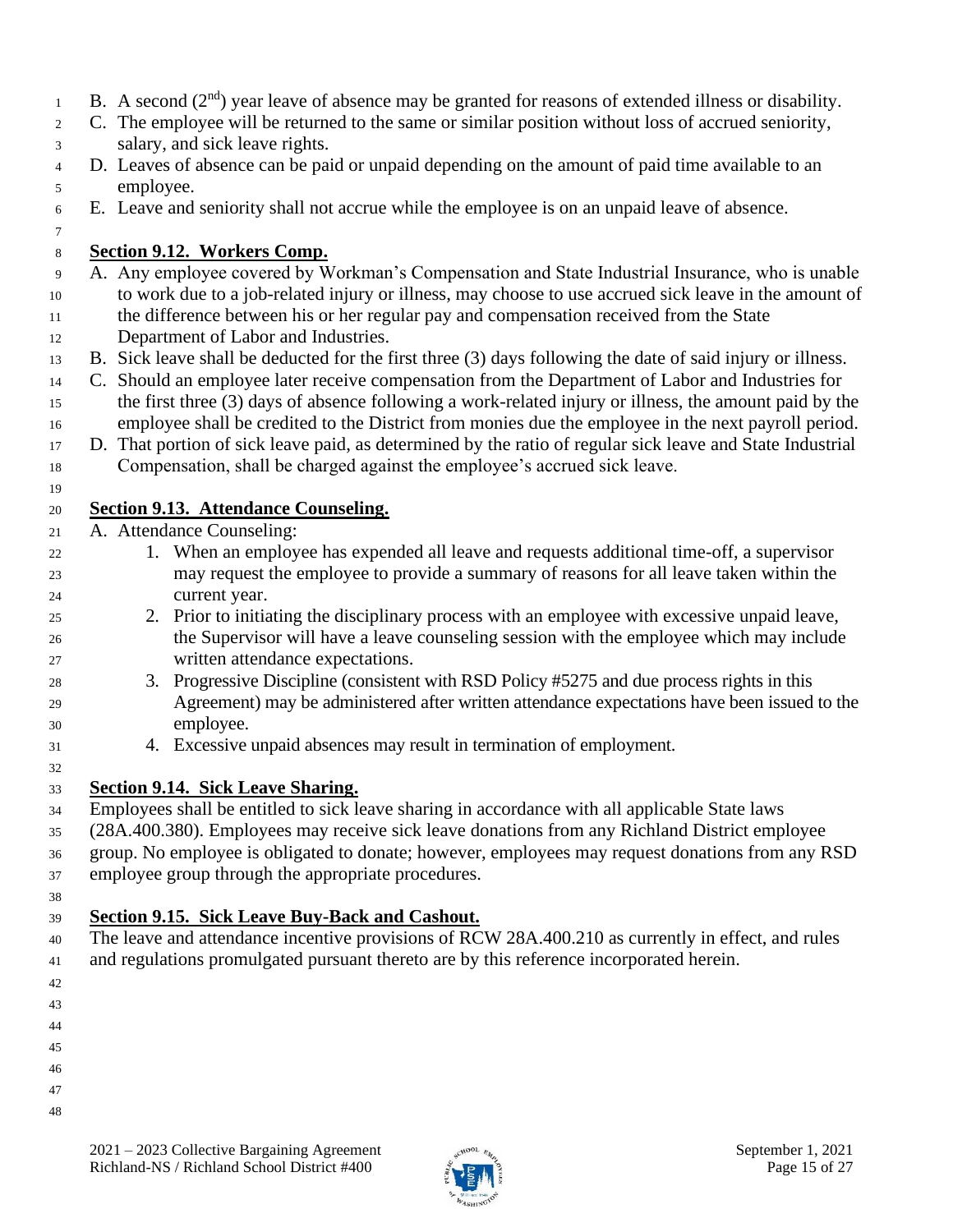## **A R T I C L E** X

#### **SENIORITY**

### **Section 10.1.**

- The seniority of full-time and regular part-time employees within the bargaining unit shall be
- established as of the date on which the employee began continuous daily employment in the Nutrition
- Services Department (hereinafter referred to as "hire date") unless such seniority shall be lost as
- hereinafter provided.

## **Section 10.2.**

- An employee shall lose seniority for any of the following reasons:
- A. Resignation.
- B. Discharge for any reason contained in this Agreement.
- C. Retirement.
- D. Layoff without recall for a period of twelve (12) months.
- E. Failure to report following a recall or completion of a leave of absence.
- 

 $\mathfrak{D}$ 

#### **Section 10.3.**

- Seniority rights shall not be lost for the following reasons, without limitation:
- A. Time lost by reason of industrial accident, industrial illness, or judicial leave.
- B. Time on leave of absence granted for the purpose of serving in the Armed Forces of the United States.
- C. Time spent on other authorized leaves.

## **Section 10.4. Seniority.**

- The employee with the greatest seniority shall have preferential rights regarding shift selection,
- promotions, assignment to new or open jobs or positions, and layoffs when ability and performance are
- substantially equal with the junior employee or other applicant. If the District determines that the
- seniority rights should not govern because the junior employee or other applicant possesses ability or
- performance substantially greater than a senior employee or senior employees, the District shall set
- forth in writing to the employee or employees and the organization's Grievance Committee
- Chairperson its reasons why the senior employee or employees have been bypassed.
- **Section 10.4.1.**

 Seniority rights shall commence with the employee's date of hire into the Nutrition Services Department.

#### **Section 10.4.2.**

 In the event of a tie in seniority dates of employees, the application date shall be used to establish seniority. In the event of a further tie, the parties shall use the drawing of lots.

## **Section 10.4.3.**

- Each new employee shall remain on a probationary status for a period of ninety (90) workdays following the hire date. Probationary employees are subject to discharge without review
- through the grievance procedure. There is only one (1) probationary period. Changing Job
- Classification does not invoke an additional probationary period.
- 

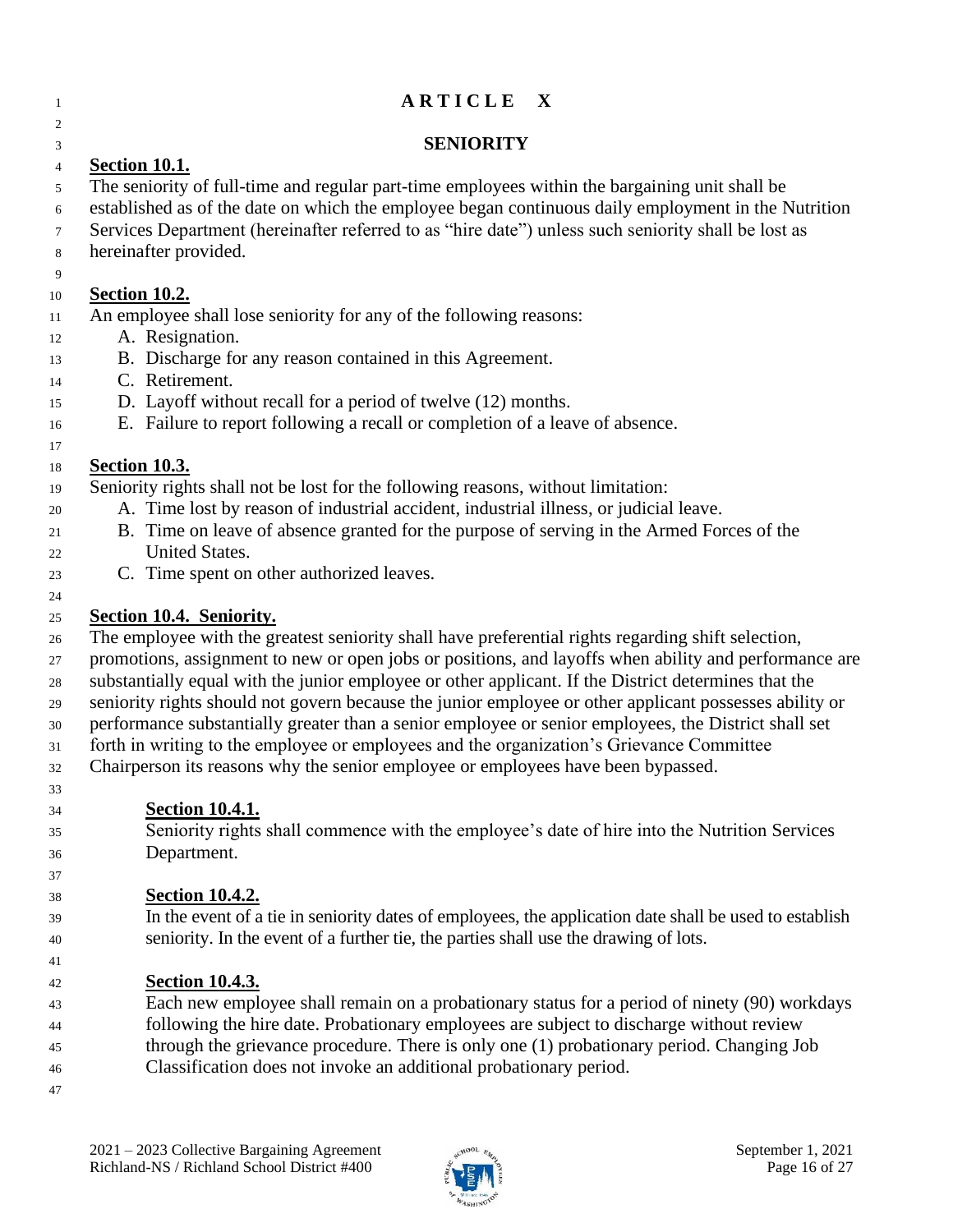#### **Section 10.5. Layoff.**

- In the event of layoff, employees so affected are to be placed on a reemployment list, maintained by
- the District according to seniority ranking. Senior employees who have been laid off are to have
- absolute priority over junior employees on layoff status or new hires, in filling openings that occur
- during the course of a one (1) year period, when minimum qualifications for the job are met. Names
- shall remain on the reemployment list for one (1) year. Employees must contact the personnel office in
- writing each sixty (60) calendar days after the date of layoff regarding their intent active for
- reemployment. The District will provide PSE with advance notice and reasonable opportunity to
- bargain layoffs and/or reductions in hours.
- 

In emergency situations, as currently provided at law, the District will negotiate these matters with

- PSE as soon after implementation as is possible.
- 

 Employees on layoff status shall file their addresses in writing with the personnel office of the District and shall thereafter promptly advise the District in writing of any change of address.

## **Section 10.6. Job Posting.**

- The District shall publicize within the bargaining unit and to the general public the availability of open
- positions. The position will be advertised for a minimum of five (5) workdays before selection is made.
- From June 15 to August 15 notification of open positions will be for a period of ten (10) workdays.
- Interested employees may contact the Job Line for vacancy notices. In the event the Job Line is
- discontinued, employees may leave a self-addressed, stamped envelope with the Nutrition Services
- Department for vacancies to be sent to their homes.

## **Section 10***.***7. Promotion.**

 A forty (40) workday trial period shall apply, with right to return to the previous permanent status position.

### **Section 10.8. Transfer of Experience.**

- *Transfer of Washington State School District Experience:*
- Employees who leave any school District within the State of Washington and commence employment or reemployment within a seven (7) year period with the Richland School District shall retain the same longevity, leave benefits, and other benefits (including years of experience on the salary schedule and vacation credit but excluding seniority) that the employee had in her or his previous position unless the District's system for computing such benefits differs from that of the previous school district, in which event the transferring *in* employee shall be granted the same longevity, leave benefits, and other benefits (including years of experience on the salary schedule and vacation credit but excluding
- seniority) as an employee in the Richland School District who has similar occupational status and total years of service.
- 
- If a transferring *in* employee is hired into a classification different than the classification held at the
- previous School District, the transferring *in* employee shall be granted the same longevity, leave
- benefits and other benefits (including years of experience on the salary schedule and vacation credit,
- but excluding seniority) as an employee in the Richland School District who made a change in
- classification.
- 
- 

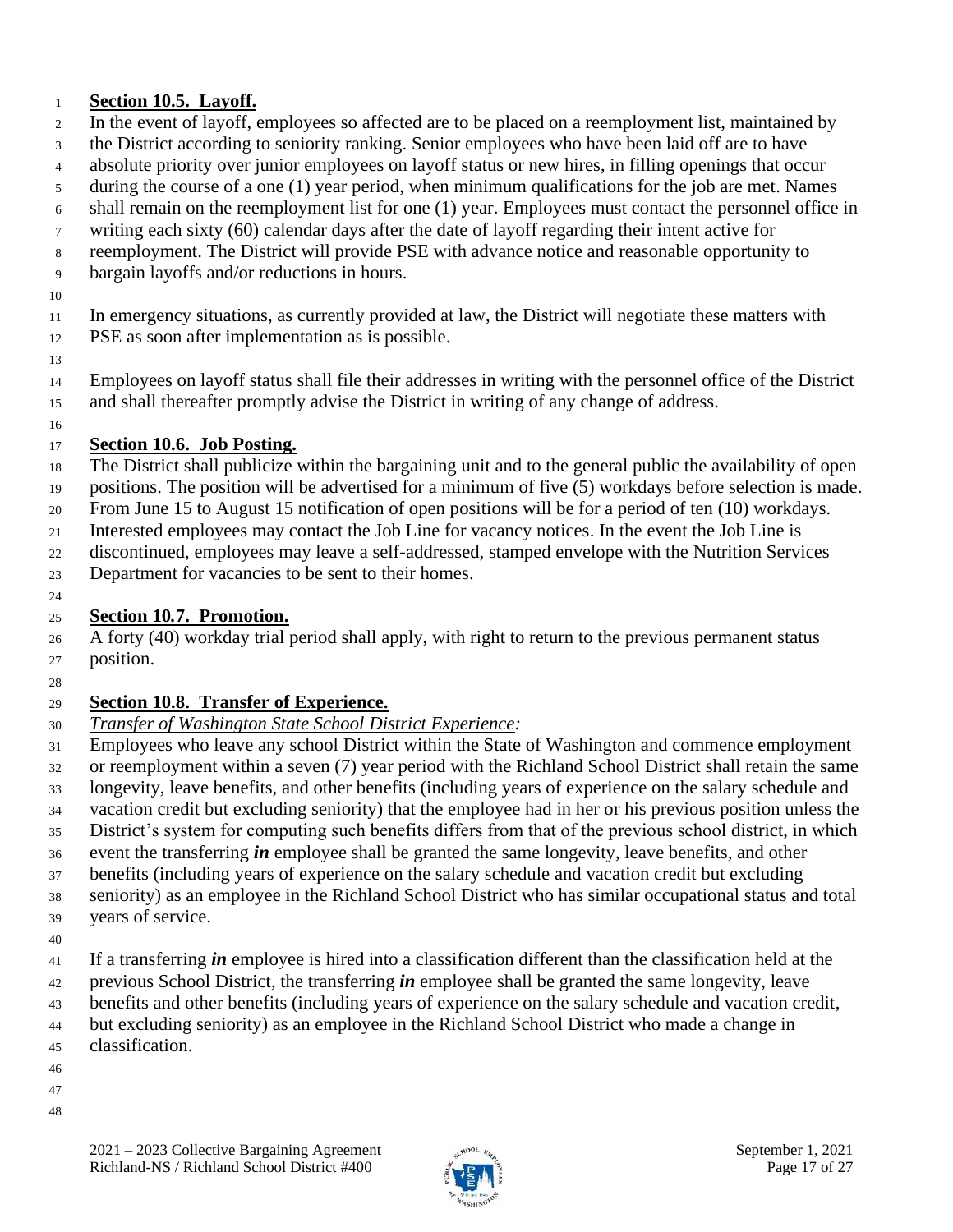| 1                                                              | ARTICLE XI                                                                                                                                                                                                                                                                                                                                                                                                                                                                                                                                                                                                                                                                                                                                             |
|----------------------------------------------------------------|--------------------------------------------------------------------------------------------------------------------------------------------------------------------------------------------------------------------------------------------------------------------------------------------------------------------------------------------------------------------------------------------------------------------------------------------------------------------------------------------------------------------------------------------------------------------------------------------------------------------------------------------------------------------------------------------------------------------------------------------------------|
| $\overline{c}$<br>3                                            | DISCIPLINE AND DISCHARGE OF EMPLOYEES                                                                                                                                                                                                                                                                                                                                                                                                                                                                                                                                                                                                                                                                                                                  |
| 4<br>5<br>6<br>$\tau$<br>8<br>9<br>10<br>11<br>12<br>13<br>14  | Section 11.1.<br>The District shall have the right to discipline or discharge an employee for justifiable cause. Such<br>discipline shall be progressive when appropriate, starting with a verbal warning, written reprimand,<br>suspension, and then discharge. The issue of justifiable cause shall be resolved in accordance with the<br>grievance procedure hereinafter provided. If the District has reason to reprimand an employee, it shall<br>be done in a private manner.<br><b>Section 11.2. Notification to Non-Annual Employees.</b><br>Should the District decide to eliminate a position or to reduce hours of work for the upcoming school<br>year, the District shall make every effort to notify the employee in writing by June 15. |
| 15<br>16<br>17<br>18<br>19<br>20                               | <b>Section 11.3.</b><br>Except in extraordinary cases, and as otherwise provided in this Article, the District will give<br>employees two (2) weeks' notice of intention to layoff or reduce hours of work.                                                                                                                                                                                                                                                                                                                                                                                                                                                                                                                                            |
| 21<br>22<br>23<br>24<br>25                                     | ARTICLE XII<br><b>INSURANCE AND RETIREMENT</b>                                                                                                                                                                                                                                                                                                                                                                                                                                                                                                                                                                                                                                                                                                         |
| 26<br>27<br>28<br>29                                           | <b>Section 12.1.</b><br>In determining whether an employee subject to this Agreement is eligible for participation in the<br>appropriate Washington State Retirement System, the District shall report all hours worked, whether<br>straight time, overtime, or otherwise.                                                                                                                                                                                                                                                                                                                                                                                                                                                                             |
| 30<br>31<br>32<br>33<br>34<br>35<br>36<br>37                   | <b>Section 12.2.</b><br>Unless modified by the legislature, those employees projected to be working six hundred thirty (630)<br>hours or more shall be eligible to receive a District contribution of their selected insurance benefits.<br>The employer agrees to provide the insurance plans and provide funding for all bargaining unit members<br>and their dependents, based on their eligibility above, as required by State law, the State Operating<br>Budget, and the School Employees Benefit Board (SEBB). Inclusive of employer funding will be<br>payment of the retiree carveout for all eligible employees.                                                                                                                             |
| 38<br>39<br>40<br>41<br>42<br>43<br>44<br>45<br>46<br>47<br>48 | <b>Section 12.3.</b><br>Insurance plans shall be provided per SEBB guidelines:<br><i>Mandatory</i> participation for the benefit program shall consist of the following benefits:<br>1. Basic Life and Accidental Death and Dismemberment (AD&D)<br><b>Basic Long-Term Disability</b><br>2.<br>Dental<br>3.<br>4. Vision                                                                                                                                                                                                                                                                                                                                                                                                                               |

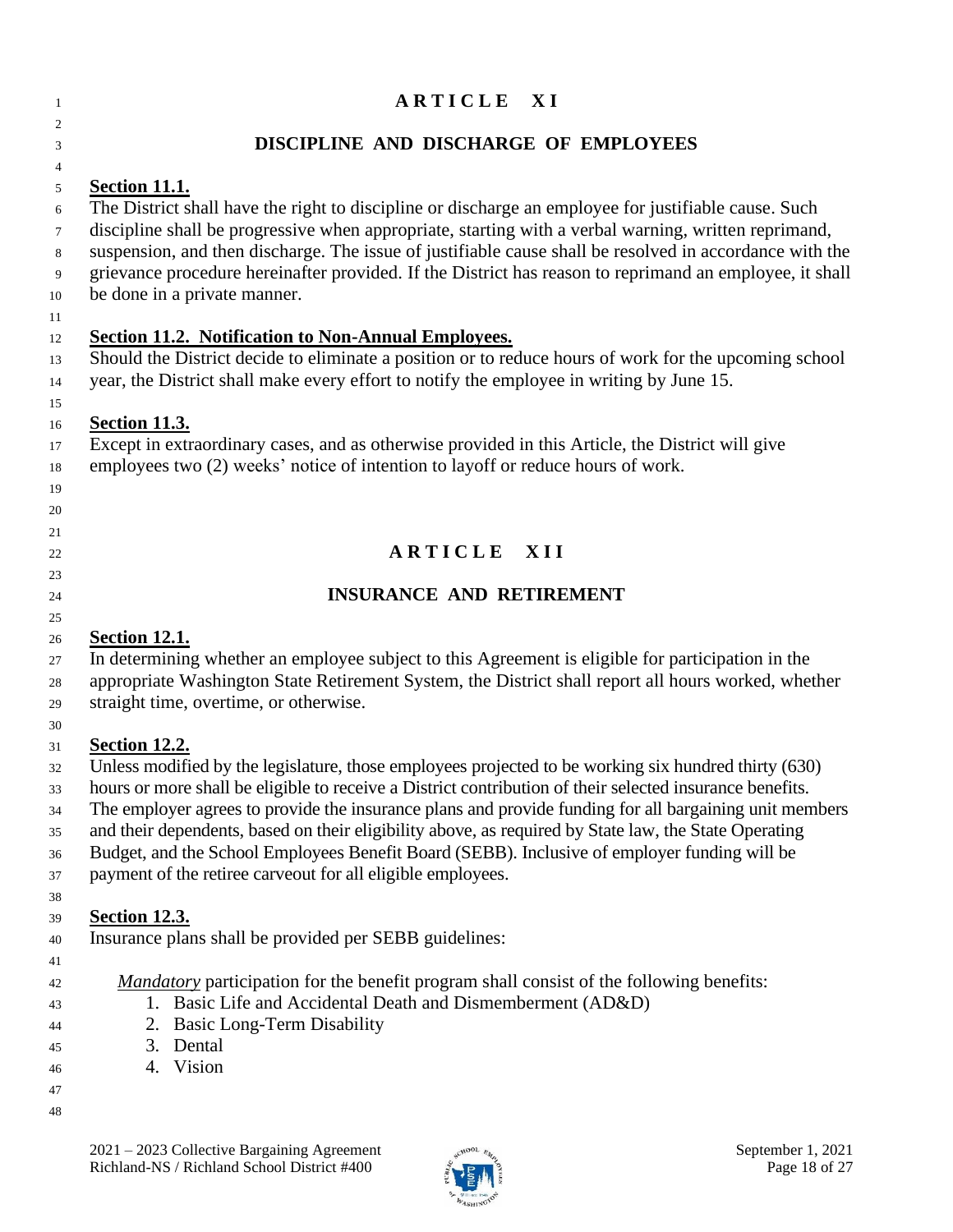- *Optional* participation for the following benefits shall consist of:
- 1. Medical
- 2. Supplemental Life and Accidental Death and Dismemberment (AD&D) additional coverage may be purchased by employees at their discretion.
- 3. Supplemental Long-Term Disability- additional coverage may be purchased by the employees at their discretion.

 It is the responsibility of the employees to enroll into these plans and insurances. All benefits offered will follow SEBB guidelines.

## **Section 12.4.**

 The open enrollment period and regulations shall be defined by State Law and the School Employees Benefits Board (SEBB). Once enrollment is completed, no insurance options may be added or deleted during the contract year except for reasons associated with family status changes. Employee(s) filling

new positions and hired after September 1 may elect insurance coverages from the plans available

during timelines set by SEBB. New (current year) employees shall receive the state benefit allocation

to apply toward their SEBB selections.

## **Section 12.5.**

The District shall provide tort liability coverage for all employees subject to this Agreement.

## **Section 12.6.**

- All employees subject to this Agreement shall be entitled to participate in District approved tax shelter
- annuity plans. On receipt of a written authorization by an employee, the District shall make
- contributions by withholding authorized deductions from the employee's salary and remitting same to the selected plan.

#### **Section 12.7. Flow Through.**

 Insurance contribution levels from state monies shall be passed along to employees in this bargaining unit for each year of this contract.

#### **Section 12.8. VEBA.**

- <sup>32</sup> The District has adopted the VEBA (The "Plan") pursuant to applicable RCW's and agrees to make
- contributions to the Plan on behalf of all employees in the unit who are eligible to participate.
- Contributions on behalf of each eligible employee shall be based on the conversion value of leave days accrued by such employee available for contribution in accordance with the statute.
- 

 

 Each school year during the term of this agreement, a Memorandum of Understanding will be executed so the bargaining unit can select the contribution options to be available to all members of the unit for that school year.

## **A R T I C L E X I I I**

## **EDUCATIONAL CREDITS**

## **Section 13.1. Earned Credits.**

School Nutrition Service employees demonstrate professionalism by attaining and maintaining

certification to keep current in child nutrition programs and the nutrition service industry. Therefore,

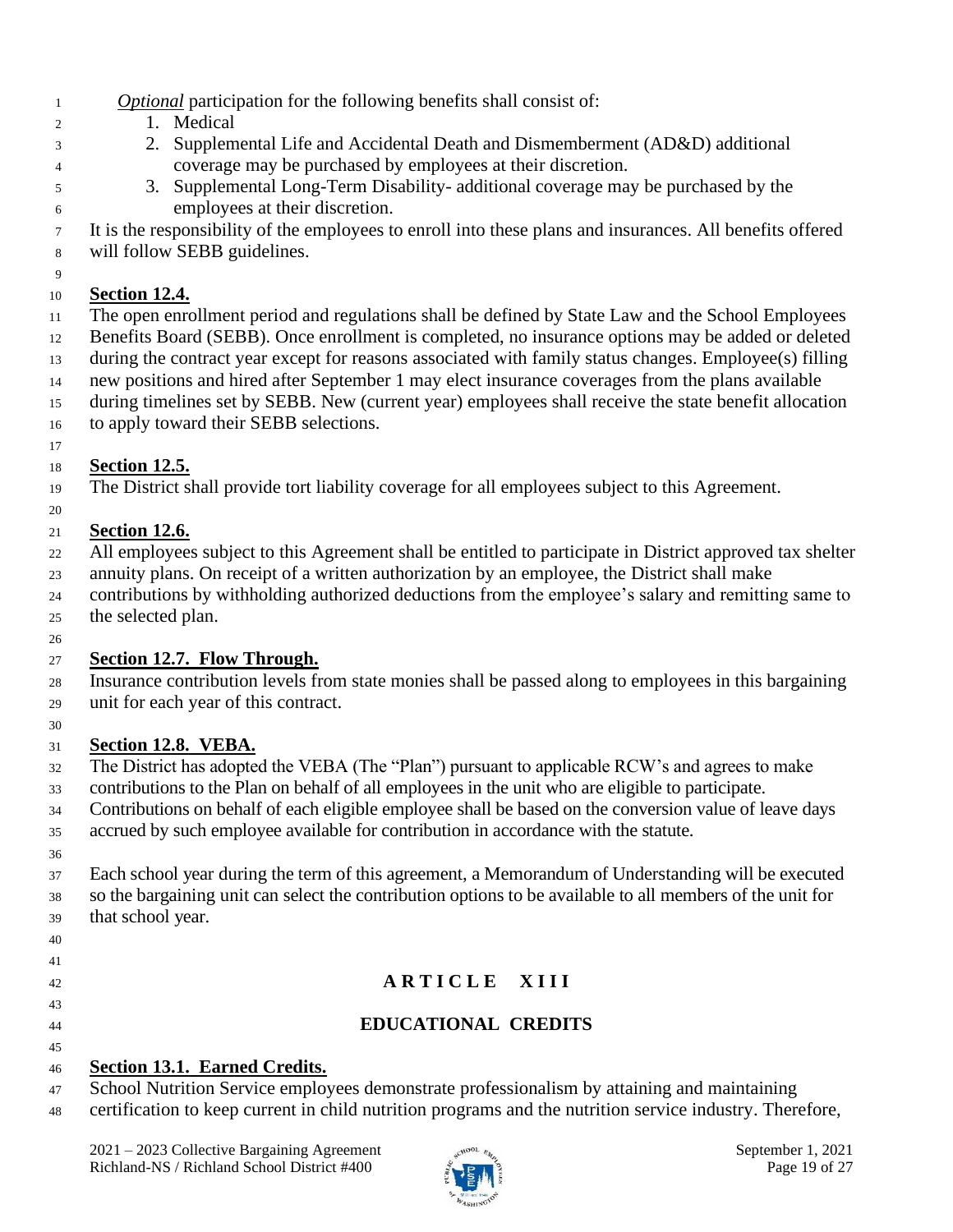- the Richland School District Nutrition Services will fund the following Educational Credits program.
- Staff earning credits through additional training, will be eligible for additional incentive compensation consistent with the following schedule:
- 

| <b>Level</b>                              | <b>Course Hours Required</b>        | <b>Increment per Hour</b> |
|-------------------------------------------|-------------------------------------|---------------------------|
|                                           | Initial certification 20 hours      | \$0.25                    |
| <b>Initial</b>                            | (Includes Serve-Safe Certification) |                           |
| 20 additional certified course hours      |                                     | $$0.25$ (total $$0.50$ )  |
| П<br>20 additional certified course hours |                                     | \$0.25 (total \$0.75)     |
| Ш<br>20 additional certified course hours |                                     | $$0.25$ (total \$1.00)    |

 Totals: Initial certification plus sixty (60) additional course hours = a maximum of one dollar (\$1.00) incentive pay. 

 Employees with a BA, BS, or AA will be moved to level III of the course hours table as defined above 17 as defined above. Official transcript(s) must be submitted to the HR department by October  $1<sup>st</sup>$  to receive the benefit for that contract year. Official transcript(s) are only required to be submitted once the benefit continues.

 Once levels are met there is no continuing education requirement to maintain that level. OSPI

- professional standards requires six (6) credit hours a year that will be provided by RSD and paid for at current wages.
- 

*Pay Incentive:* Clock hours are due August 30 of every year for pay incentives to be effective

- September 1<sup>st</sup> of the following school year. A summary sheet of the events, date, and number of clock hours is to be in the Nutrition Services office no later than September 1 for the incentive to begin that school year.
- 

*Tuition Reimbursement:*The District will create a five-thousand dollars (\$5,000.00) tuition

- reimbursement fund for employees taking college courses of 101 or higher. Current employees
- applying for tuition reimbursement shall apply using the tuition reimbursement application.
- Reimbursement can be requested for tuition, registration expenses, and books. The following criteria will be used to determine eligibility:
- a. The Course must be offered by an accredited college/university.
- b. Eligible classes must be college course levels of 101 or higher.
- c. A passing grade of "C" or a 2.0 on a 4.0 scale or better must be received.
- 
- 
- **A R T I C L E X I V**
- 
- 

## **ASSOCIATION MEMBERSHIP AND DUES DEDUCTION**

### 

### **Section 14.1. Membership.**

(Reference RCW 41.56.110) The Association, which is the legally recognized Exclusive Bargaining

Representative of the classified employees as described in the recognition clause of this Agreement,

shall have the right to have deducted from the salary of members of the Association (upon receipt of an

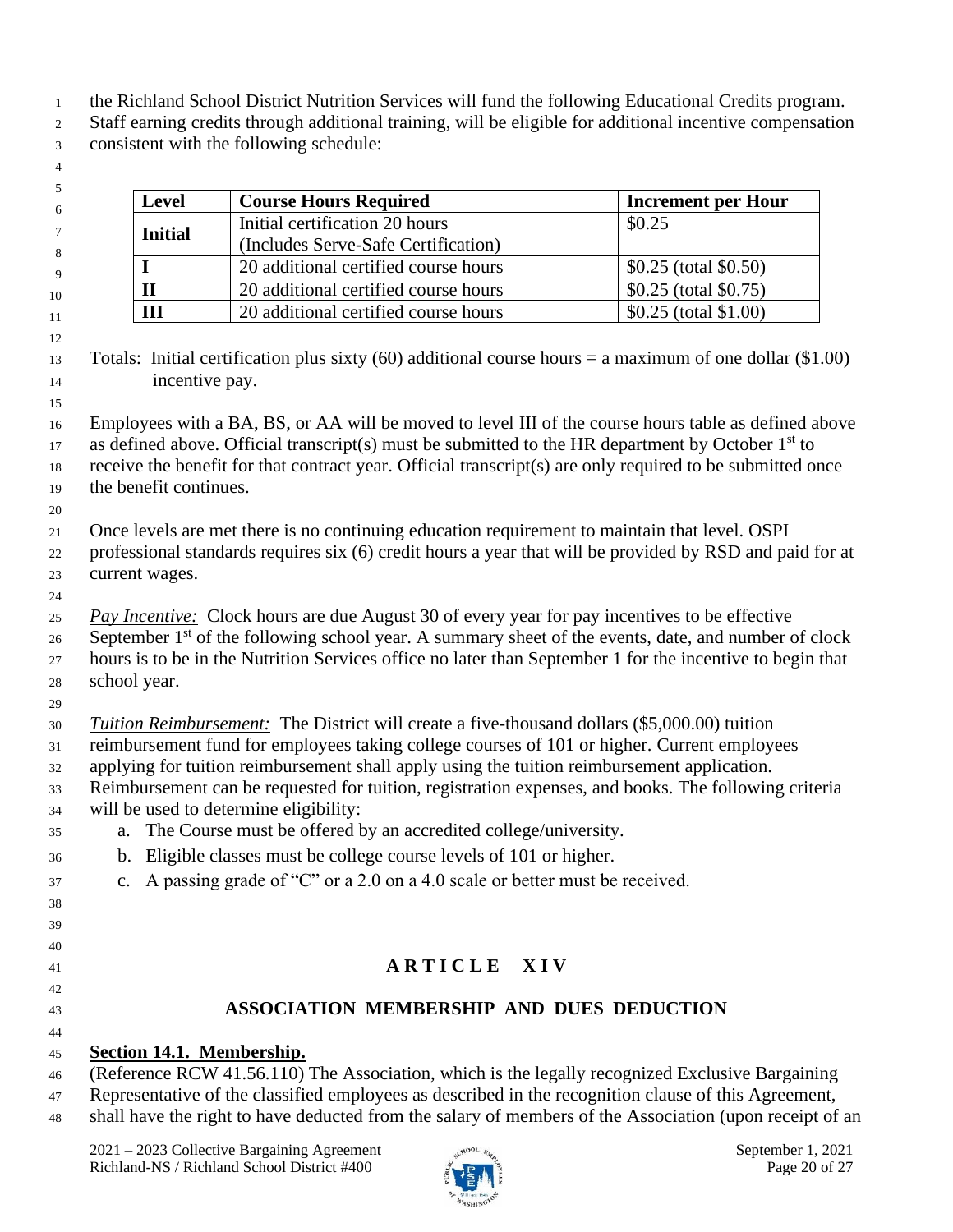- authorization form), an amount equal to the fees and dues required for membership in the Association.
- The parties recognize that each employee has the right to become a member of the Association and the
- District will not discriminate, restraint, retaliate, coerce, or interfere against any employee in that process.
- 

#### **Section 14.1.1. Authorizations.**

 The District agrees to accept dues authorizations via written, voice authorization or by E- signature in accordance with "E-SIGN". Public School Employees of Washington (PSE) will provide a list of those members who have agreed to union membership via voice authorization. In addition, upon request, access to the District to the .wav files associated with the voice authorization. PSE will be the custodian of the records related to dues authorizations. PSE agrees that, as the custodian of the records, it has the responsibility to ensure the accuracy and safekeeping of those records.

### **Section 14.2.**

 The dues deduction and authorization form shall remain in effect from year to year, shall be irrevocable unless revoked within the terms outlined on the Membership Authorization form. The District shall deduct voluntary political contributions from the pay of any employee who authorizes such deduction in writing pursuant to RCW 41.56.110.

Each employee subject to this Agreement, who, on the effective date of this Agreement is a member of

- the Union in good standing, shall maintain his/her membership in the Union during the term of this
- Agreement unless membership is revoked through contact with the Union.
- 

### **Section 14.3. Political Action Committee.**

 The District shall, upon receipt of an authorization that conforms to legal requirements, deduct from the pay of such bargaining unit employee the amount of contribution the employee voluntarily chooses for deduction for political purposes and shall transmit the same to the Union on the Union dues transmittal check. Section 17.3. of the Collective Bargaining Agreement shall apply to these deductions. The employee may revoke the request at any time by notifying PSE in writing. The Association shall make any notifications required by law to political contributions under WAC 390-17-110.

#### **Section 14.4. Chapter Dues.**

 In addition to the above fees, the Association may choose to vote to assess an amount of dues per pay period fee to be used for local Chapter operations. The Chapter President will notify the District annually regarding the amount of the Chapter dues. Such dues shall be deducted from each member's monthly paycheck and forwarded to the Association President.

#### **Section 14.5. Recordkeeping.**

 PSE will provide a list of those members who have agreed to union membership. In addition, upon request, the District shall have access to view or obtain a copy of the membership authorization. PSE will be the custodian of the records related to Union membership/dues deduction Authorizations.

PSE agrees that, as the custodian of the records, it has the responsibility to ensure the accuracy and

- safekeeping of those records.
- 

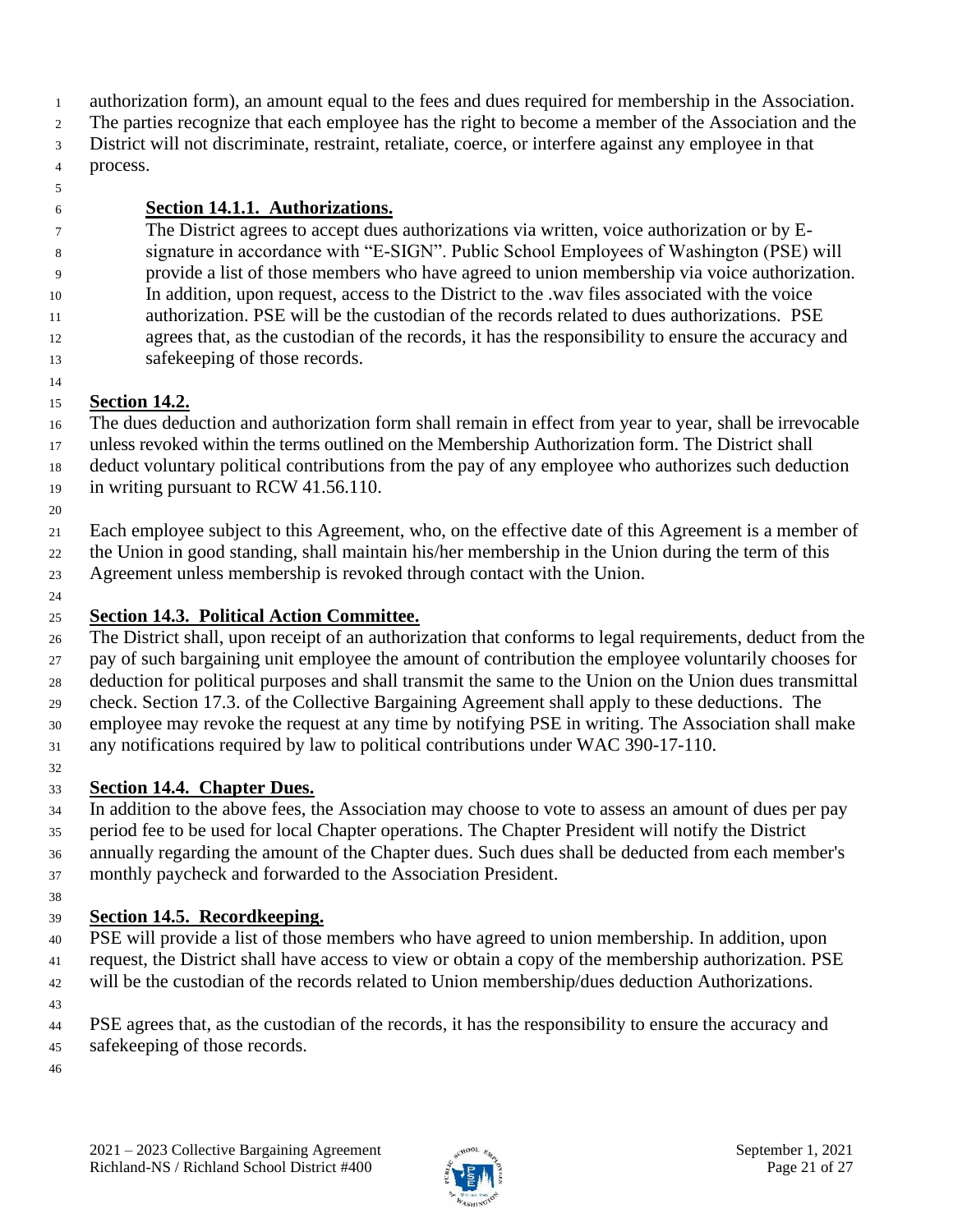#### **Section 14.6. Hold Harmless.**

| The Association and Public School Employees of Washington/SEIU Local 1948 will indemnify, |  |  |
|-------------------------------------------------------------------------------------------|--|--|
|                                                                                           |  |  |

defend, and hold the District harmless against any claims, suits, orders, and/or judgments against the

District as a result of the District's acceptance of authorizations for payroll deduction of dues and/or

#### PSE's representations regarding the existence of a valid membership authorization or voluntary political contributions.

- 
- 
- 
- 

# 

#### **A R T I C L E X V**

#### **GRIEVANCE PROCEDURE**

#### **Section 15.1.**

Grievances or complaints arising between the District and its employees within the bargaining unit

defined in Article I herein, with respect to matters dealing with interpretation or application of the

Terms and Conditions of this Agreement, shall be resolved in strict compliance with this Article.

Nothing contained in this Article shall limit the right of employees to pursue adjustment of their

grievances according to RCW 41.56.080.

Grievances related to the interpretation and/or application of this Agreement when filed in the name of

the Association, or when filed by an individual when resolution can only be obtained through the

Superintendent or his/her designee, may be initiated at the Superintendents level as provided

hereinafter. The Nutrition Services Director will be notified when a grievance is initiated at the

Superintendent level. The parties may mutually agree to hold timelines in abeyance.

#### **Section 15.2. Grievance Steps.**

- $\geq 29$   $\geq 29$  Step I (Section 15.2.1.) Informal meeting with Director of Nutrition Services within thirty (30) workdays of occurrence.
- $31 \rightarrow$  Step II (Section 15.2.2.) Submit, in writing, to Executive Director of Support Services within ten (10) workdays of conclusion of informal process.
- $\Rightarrow$  Step III (Section 15.2.3.) Submit to Superintendent or his/her designee within fifteen (15) workdays of receipt of denial or non-response.
- $35 \rightarrow$  Step IV (Section 15.2.4.) Submit to School Board within fifteen (15) workdays of receipt of denial or non-response.
- $37 \rightarrow$  Step V (Section 15.2.5.) Demand for arbitration within ten (10) workdays of Board decision.

#### **Section 15.2.1. Step I – Informal Meeting with Nutrition Services Director.**

- Employees shall first discuss the grievance with immediate supervisor.
- If employees so wish, they may be accompanied by an Association representative at the
- discussion. All grievances not brought to the immediate supervisor in accordance with the
- preceding sentence within thirty (30) workdays of the occurrence of the grievance shall be

invalid and subject to no further processing.

| 45 |                                                                                                  |
|----|--------------------------------------------------------------------------------------------------|
| 46 | Section 15.2.2. Step II – Reduce to Writing – Executive Director of Support Services.            |
| 47 | If the grievance is not resolved to the employee's satisfaction in accordance with the preceding |

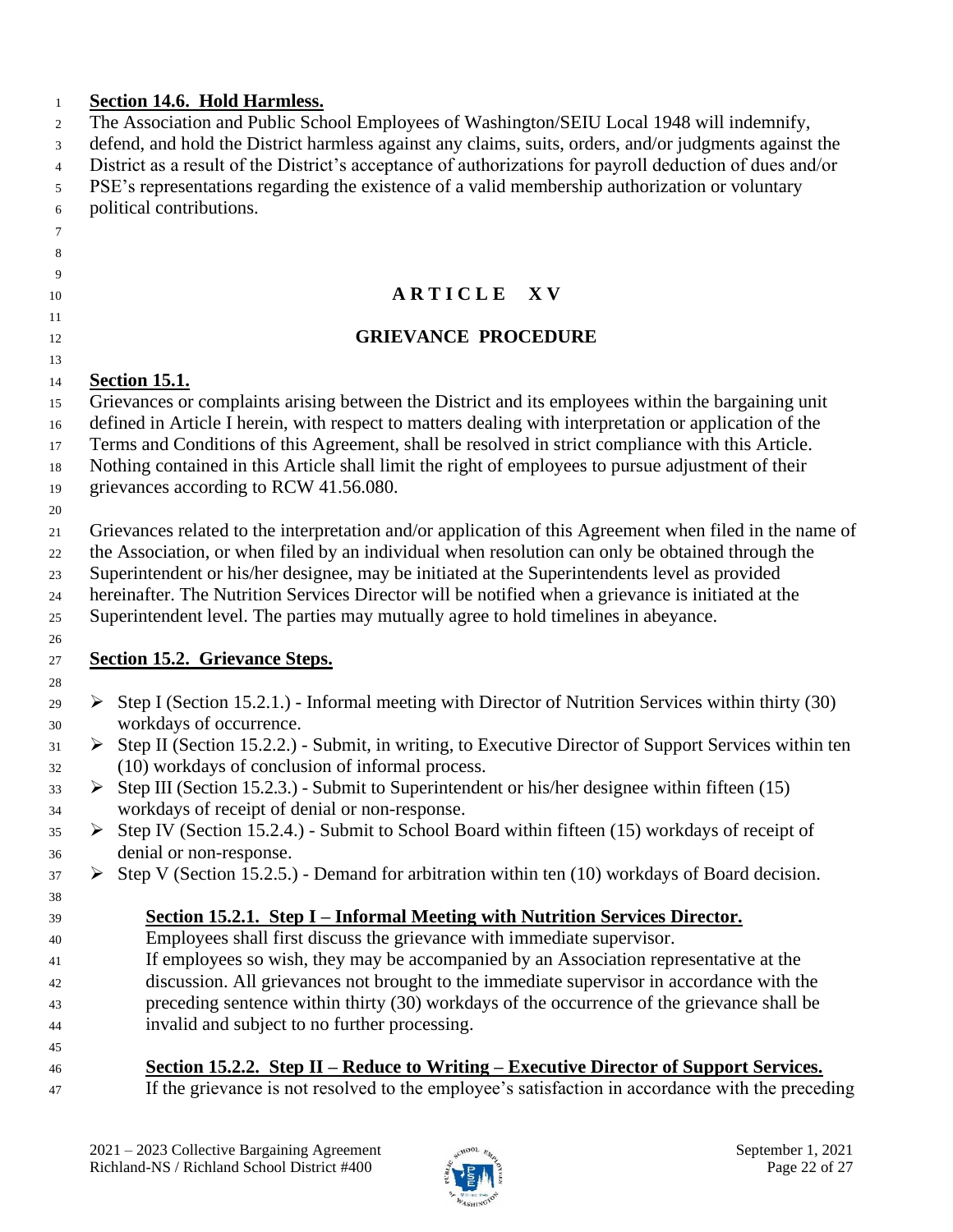- subsection, the employee shall reduce to writing a statement of the grievance containing the following:
- A. The facts on which the grievance is based.
- B. A reference to the provisions in this Agreement which have been allegedly violated.
- C. The remedy sought.

 The employee shall submit the written statement of grievance to the Executive Director of Support Services for reconsideration within ten (10) workdays of the informal meeting. A copy shall also be submitted to the Executive Director of Human Resources and the Executive Director of Support Services*.* The parties will have ten (10) workdays from submission of the written statement of grievance to resolve it by indicating on the statement of grievance the disposition. If an agreeable disposition is made, all parties to the grievance shall sign it.

**Section 15.2.3. Step III - Superintendent or His/Her Designee.**

 If no settlement has been reached within the ten (10) workdays referred to in the preceding subsection, and the Association believes the grievance to be valid, a written statement of grievance shall be submitted within fifteen (15) workdays to the District Superintendent or the Superintendent's designee. After such submission, the parties will have ten (10) workdays from submission of the written statement of grievance to resolve it by indicating on the statement of grievance the disposition. If an agreeable disposition is made, all parties to the grievance shall sign it.

**Section15.2.4. Step IV – School Board Level.**

 If no settlement has been reached or the Superintendent or his/her designee has been non- responsive, within the ten (10) workdays referred to in the preceding paragraph, a written statement of the grievance shall be submitted within fifteen (15) workdays to the District Board of Directors. The Board will meet within fifteen (15) workdays and render their decision within ten (10) workdays after the meeting.

### **Section 15.2.5. Step V – Arbitration.**

 If no settlement has been reached within the ten (10) workdays referred to in the preceding subsection, and the Association believes the grievance to be valid, the Association may demand arbitration of the grievance within ten (10) workdays of the Board's decision. Any dispute, claim or grievance arising out of or relating to the interpretation, or the application of this Agreement shall then be submitted to arbitration under the Voluntary Labor Arbitration Rules of the American Arbitration Association. If mutually agreed, the parties may submit to arbitration under other rules. The parties further agree to accept the arbitrator's award as final and binding upon them.

## **A R T I C L E X V I**

 

#### **SALARIES AND EMPLOYEE COMPENSATION**

### **Section 16.1.**

Employees shall be compensated in accordance with the provisions of this Agreement for all hours

 worked. Each employee shall receive a full accounting and itemization of authorized deductions, hours worked, and rates paid with each paycheck.

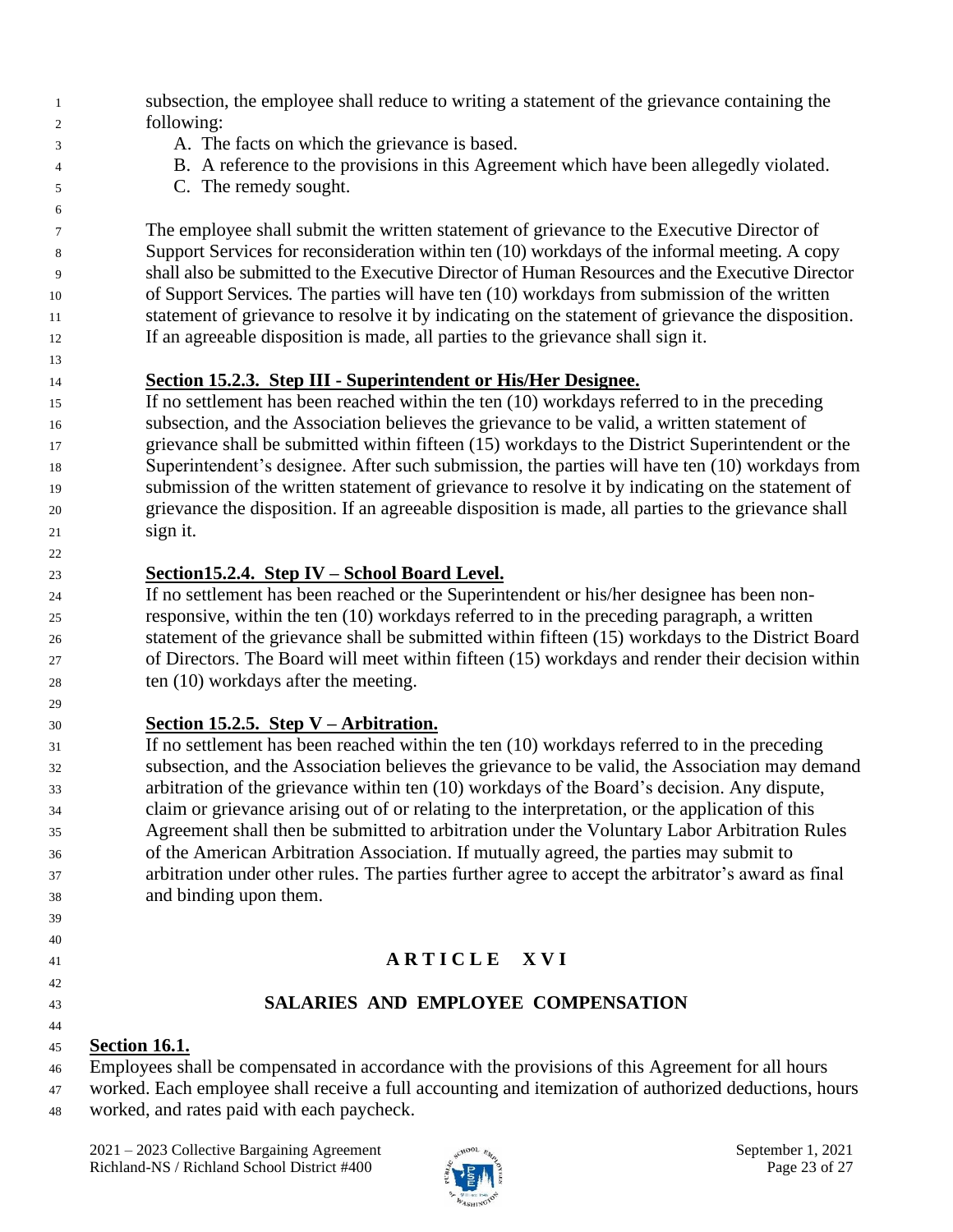| <b>Section 16.2.</b>                                                                                                                                                            |
|---------------------------------------------------------------------------------------------------------------------------------------------------------------------------------|
| Salaries for employees subject to this Agreement, during the term of this Agreement, are contained in                                                                           |
| Schedule A attached hereto and by this reference incorporated herein.                                                                                                           |
|                                                                                                                                                                                 |
| Section 16.3. Classification Titles and Definitions.                                                                                                                            |
| Modifications to current job descriptions shall only be implemented after discussion with the                                                                                   |
| Association.                                                                                                                                                                    |
| <b>Section 16.4. Personal Vehicles.</b>                                                                                                                                         |
| Employees required to use their vehicles in the course of their work shall be indemnified in case of                                                                            |
| accident compensated at the District mileage rate, and any such use shall be at the option of the                                                                               |
| employee.                                                                                                                                                                       |
|                                                                                                                                                                                 |
| <b>Section 16.5.</b>                                                                                                                                                            |
| Longevity credit will be applied on the employee's anniversary date upon the completion of the<br>employee's $5^{th}$ , $10^{th}$ , $15^{th}$ , $20^{th}$ , and $25^{th}$ year. |
|                                                                                                                                                                                 |
|                                                                                                                                                                                 |
|                                                                                                                                                                                 |
| ARTICLE XVII                                                                                                                                                                    |
| TERM AND SEPARABILITY OF PROVISIONS                                                                                                                                             |
|                                                                                                                                                                                 |
| <b>Section 17.1.</b>                                                                                                                                                            |
| The term of this Agreement shall be September 1, 2021 to August 31, 2023.                                                                                                       |
|                                                                                                                                                                                 |
| <b>Section 17.2.</b>                                                                                                                                                            |
| This Agreement may be reopened and modified at any time during its term upon mutual consent of the                                                                              |
| parties in writing; provided, however, that this shall be reopened as necessary to consider the impact of                                                                       |
| any legislation enacted following execution of this Agreement. The parties agree to review the                                                                                  |
| Schedule A structure during the 2021-22 school year and agree to reopen Schedule A for 2022-23 to                                                                               |
| negotiate wages and the structure of the salary schedule based on committee work. The parties further                                                                           |
| agree that the insurance allocations shall be increased annually by the State Allocation.                                                                                       |
|                                                                                                                                                                                 |
| For 2021-2022; All employee salaries shall be increased by two percent $(2%)$ or IPD whichever is                                                                               |
| greater.                                                                                                                                                                        |
|                                                                                                                                                                                 |
| For 2022-2023; All employee salaries shall be increased by one point six percent (1.6%) or IPD                                                                                  |
| whichever is greater. Reopen Schedule A to negotiate wages.                                                                                                                     |
|                                                                                                                                                                                 |
| <b>Section 17.3.</b><br>If any provision of this Agreement or the application of any such provision is held invalid, the                                                        |
| remainder of this Agreement shall not be affected thereby.                                                                                                                      |
|                                                                                                                                                                                 |
| <b>Section 17.4.</b>                                                                                                                                                            |
| Neither party shall be compelled to comply with any provision of this Agreement which conflicts with                                                                            |
| State or Federal statutes or regulations promulgated pursuant thereto that were enacted prior to the                                                                            |
| effective date of this Agreement.                                                                                                                                               |

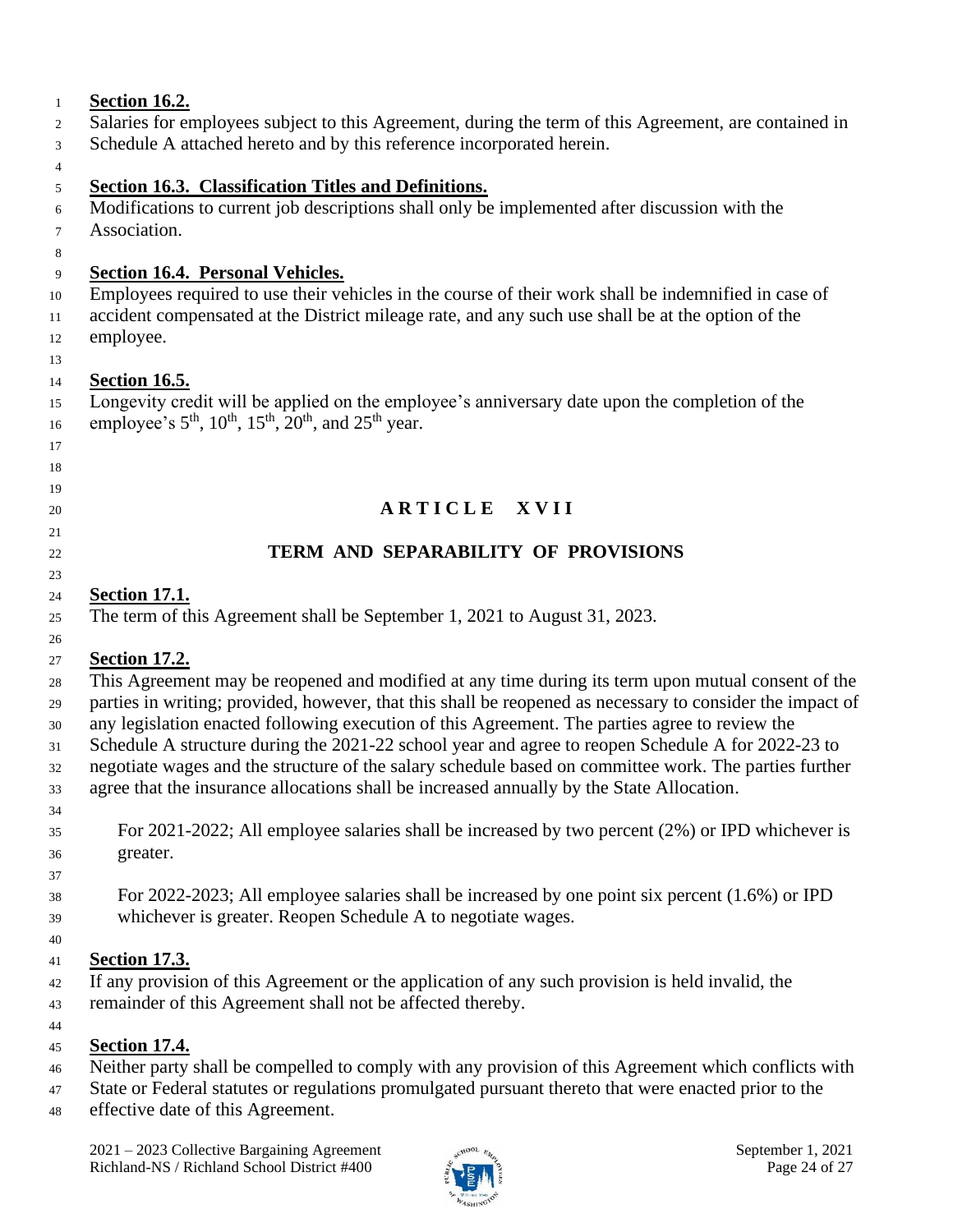| $\mathbf{1}$            |                                                                                                                                                              |  |  |
|-------------------------|--------------------------------------------------------------------------------------------------------------------------------------------------------------|--|--|
| $\overline{\mathbf{c}}$ |                                                                                                                                                              |  |  |
| 3                       |                                                                                                                                                              |  |  |
| 4                       |                                                                                                                                                              |  |  |
| 5                       | SIGNATURE PAGE                                                                                                                                               |  |  |
| 6                       |                                                                                                                                                              |  |  |
| 7                       |                                                                                                                                                              |  |  |
| 8                       |                                                                                                                                                              |  |  |
| 9                       |                                                                                                                                                              |  |  |
| 10<br>11                |                                                                                                                                                              |  |  |
| 12                      |                                                                                                                                                              |  |  |
| 13                      |                                                                                                                                                              |  |  |
| 14                      |                                                                                                                                                              |  |  |
| 15                      |                                                                                                                                                              |  |  |
| 16                      |                                                                                                                                                              |  |  |
| 17                      |                                                                                                                                                              |  |  |
| 18                      |                                                                                                                                                              |  |  |
| 19                      |                                                                                                                                                              |  |  |
| 20                      |                                                                                                                                                              |  |  |
| 21<br>22                |                                                                                                                                                              |  |  |
| 23                      |                                                                                                                                                              |  |  |
| 24<br>25                | PUBLIC SCHOOL EMPLOYEES OF<br>WASHINGTON/SEIU LOCAL 1948                                                                                                     |  |  |
| 26                      |                                                                                                                                                              |  |  |
| 27                      | RICHLAND SCHOOL DISTRICT #400<br>RICHLAND NUTRITION SERVICES                                                                                                 |  |  |
| 28                      |                                                                                                                                                              |  |  |
| 29                      |                                                                                                                                                              |  |  |
| 30                      | BY:<br>BY:                                                                                                                                                   |  |  |
| 31<br>32                | Tony Howard, Assistant Superintendent of HR<br>Holly Hernandez, Chapter President                                                                            |  |  |
| 33                      |                                                                                                                                                              |  |  |
| 34                      |                                                                                                                                                              |  |  |
| 35                      | DATE: 12-1-2021<br>De. 187,2021<br>DATE:                                                                                                                     |  |  |
| 36                      |                                                                                                                                                              |  |  |
| 37                      |                                                                                                                                                              |  |  |
| 38                      |                                                                                                                                                              |  |  |
| 39                      |                                                                                                                                                              |  |  |
| 40                      |                                                                                                                                                              |  |  |
| 41                      |                                                                                                                                                              |  |  |
| 42<br>43                |                                                                                                                                                              |  |  |
| 44                      |                                                                                                                                                              |  |  |
| 45                      |                                                                                                                                                              |  |  |
| 46                      |                                                                                                                                                              |  |  |
| 47                      |                                                                                                                                                              |  |  |
| 48                      |                                                                                                                                                              |  |  |
|                         | September 1, 2021<br>2021 - 2023 Collective Bargaining Agreement<br><b>SHOOL FAGE</b><br>Page 25 of 27<br>Richland-NS / Richland School District #400<br>ven |  |  |

.<br>Meu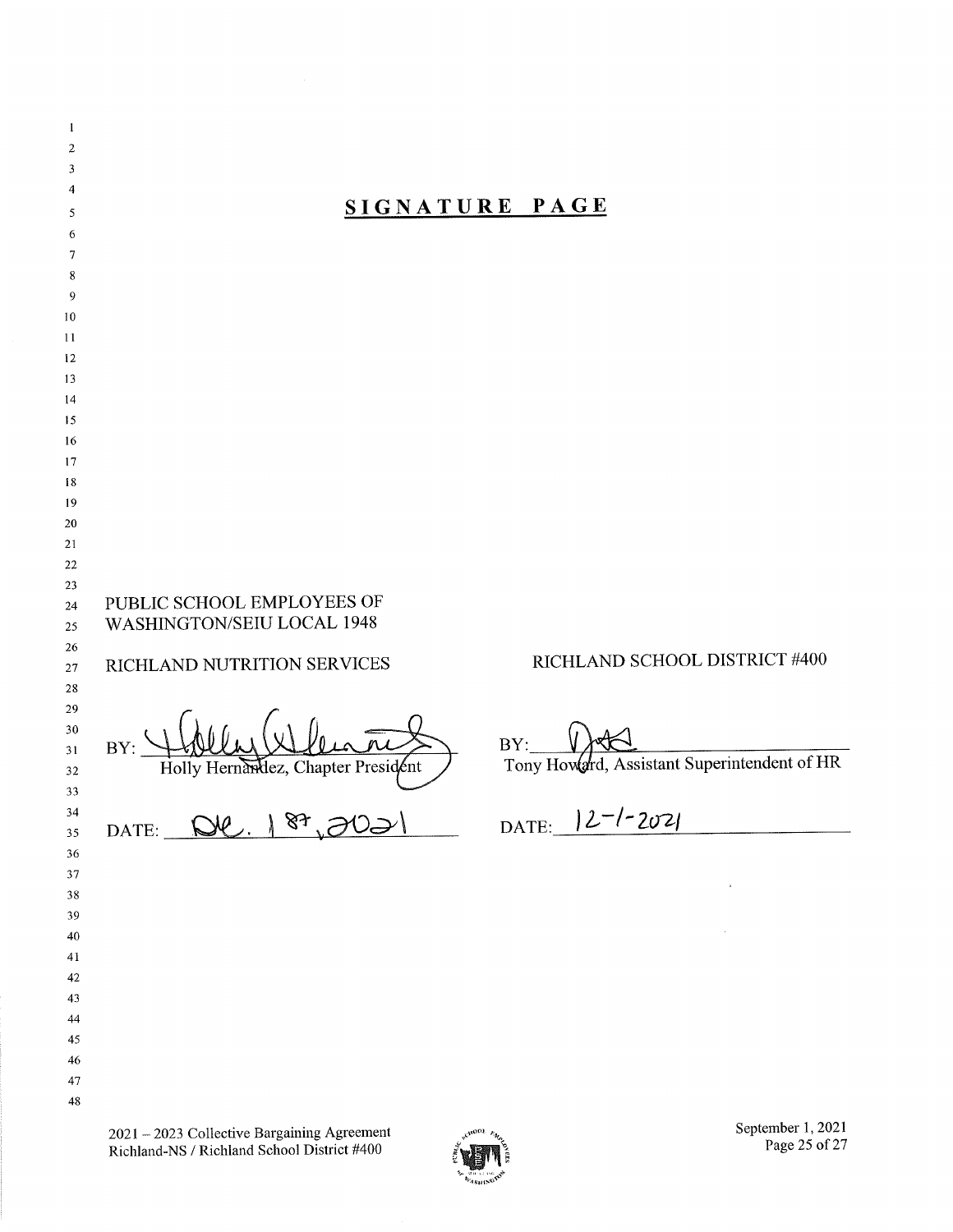#### **SCHEDULE A RICHLAND SCHOOL DISTRICT #400 NUTRITION SERVICES SALARY SCHEDULE September 1, 2021 - August 31, 2022**

| <b>Position</b>                      | 2020-2021 |
|--------------------------------------|-----------|
| <b>Nutrition Services Worker I</b>   | \$14.96   |
| <b>Nutrition Services Worker II</b>  | \$15.88   |
| <b>Nutrition Services Worker III</b> | \$16.79   |
| <b>Nutrition Services Worker IV</b>  | \$17.29   |
| Kitchen Manager I                    | \$17.94   |
| Kitchen Manger III                   | \$19.89   |
| <b>Catering Rate</b>                 | \$19.32   |
| Floater/Caterer                      | \$16.79   |

#### **Longevity:**

Two percent (2%) on base rate upon completion of year five (5), a two percent (2%) on base rate upon completion of year ten (10), two percent (2%) on base rate upon completion of year fifteen (15)*,* two percent (2%) on base rate upon completion of year twenty (20), and two percent (2%) on base rate upon completion of year twenty-five (25).

Meeting rate will be at the employee's hourly rate.

For the 2021-2022 year, all employee's wages shall be increased by two percent (2%) or IPD, whichever is greater.

For 2021-2022, employees who were active on the payroll on March 13, 2020, and remained active through date of ratification shall receive a one-time lump sum stipend of one thousand dollars (\$1,000), less applicable withholding for continuing support to students during in-person school closures.